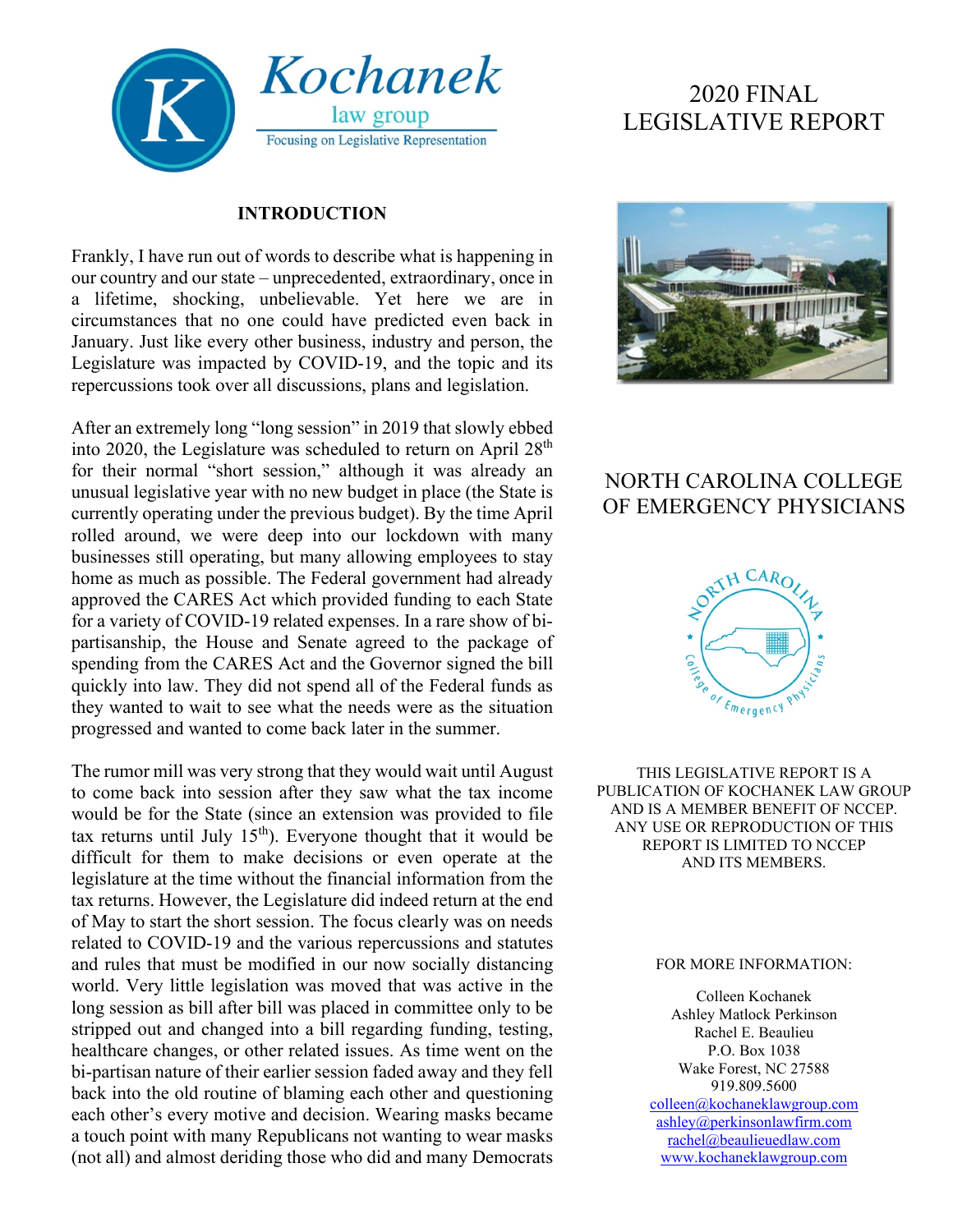wearing masks (again not all) and looking down on those who didn't.

In addition, after much support for the Governor's actions initially, Republicans started to question his every decision, both legally and in the press, and felt that he should re-open the state much sooner. The Governor was adamant that re-opening should happen slowly and only based upon certain criteria and vetoed all bills that would have allowed various businesses to open up or to change the process used to enact emergency orders. There are some legitimate questions about the Governor's emergency power and the role of the Council of State, and I am sure we will see some legislation about that process in the next session.

Meanwhile, during the session, bills were being approved that provided some of the CARES funding for a variety of purposes, including PPE equipment, changes in statutes and rules regarding telehealth, allowing exemptions and delays for a whole host of activities, and health care changes. The initial wave of legislation was approved and then another group of bills that would spend COVID funds was held up and eventually did not move forward. The House had approved most of this spending, but the Senate felt strongly that some funds should be held back until more guidance was issued by the Federal Government about how the funds could be spent. The Senate is hopeful that some of the funds can be used to help with the budget deficit that we all know is coming to North Carolina from the decrease in sales tax and other revenue sources. The session that is planned for September  $2<sup>nd</sup>$  is for either spending the additional funds or trying to use them to pay for budget items. We also may have more funds to spend by then if Congress approves another stimulus bill.

The difficult news ahead for any organization that either receives funds from the General Assembly or is impacted by funding is that there will be reductions in funding and whole programs cut in the next General Assembly. There are no good solutions and even if the economy gets back up and running quickly, we are sure to see some budget pain for a while. The next General Assembly will have a daunting task ahead of them but the big question is, who will be leading that session? The election in November may bring a change to not only the players in both the House and the Senate but also the leadership of each body, with Democrats hopeful that they can reclaim the majority and the Republicans trying to hold onto every seat for dear life.

Before the 2020 short session began, we reached out to legislative leadership and chairs of the House Health Working Group on COVID-19 to discuss the significant concerns and stresses COVID-19 had created in emergency departments. We gave examples of strong leadership and dedication demonstrated by our emergency physicians on the front lines. We also stressed the need for funding for PPE, the benefits of broadening telehealth coverage and reimbursement in North Carolina and the absolute necessity of providing liability protects for physicians and other health care providers during the COVID pandemic. Our concerns were heard and the House Working Group on Health specifically listed many of our recommendations in their list of legislative priorities. Although the Senate ultimately did not agree with the House's recommendation on expansion of telehealth coverage and reimbursement, COVID took care of that a little bit with Blue Cross and Medicaid agreeing to pay parity reimbursement for telehealth services. The Legislature did pass significant health policy legislation this session.

Examples of legislation adopted include: the funding of a Medicaid rebase; new start date for the commencement of Medicaid transformation (July 2021); and various appropriations to support the State's response to COVID. Legislators also adopted a bill to exempt direct primary care physicians from being regulated by the Department of Insurance and a bill that requires insurance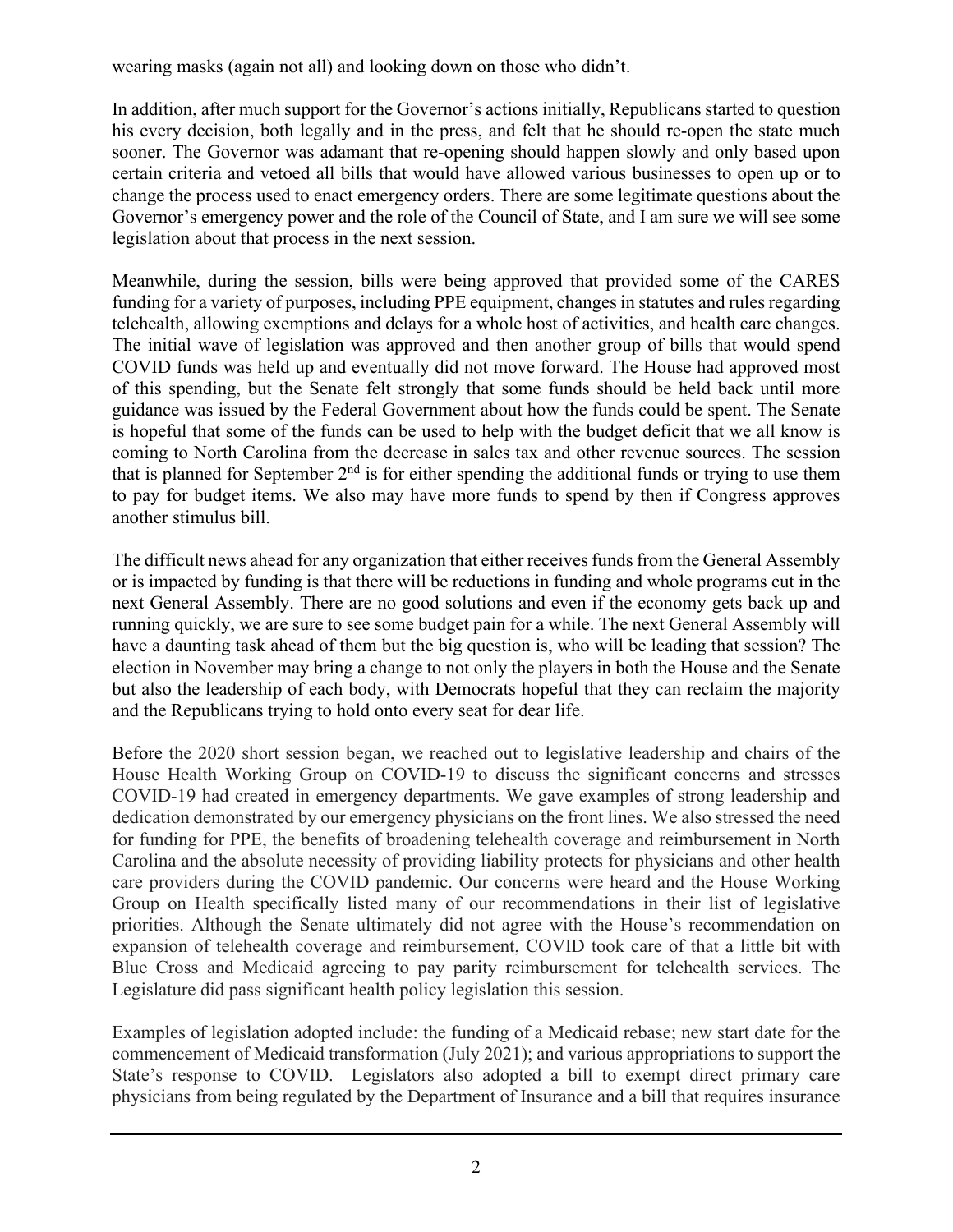companies to grant patients expediated access to medications that best fit their medical needs. They also adopted legislation that would expand the types of mental health providers that are allowed to conduct first-level evaluations for involuntary commitment. We worked hard to make sure that legislators did not move forward on any sort of restrictions to balanced billing as they had filed in Senate Bill 386.

As our efforts on expanded telehealth coverage and reimbursement continue, we look forward to sharing supportive data and testimonials arising from the extensive need and use of telehealth during the pandemic. The more we can show the benefits of telehealth to legislators, the better position we will be in 2021 to get the Senate on board with legislation supportive of expanded telehealth coverage.

We will also want to look at temporary rules and other regulations that were set aside during the pandemic to determine some that we may want to make more permanent in the 2021-2022 session. Rules on telehealth, witnesses for Do Not Resuscitate Orders and many others will be discussed once the dust settles.

We have been honored to work with the North Carolina College of Emergency Physicians and its leadership and members during this extraordinary legislative session and look forward to our continued work together during the 2021-2022 session. Please feel free to reach out if you have any questions.

### **LEGISLATION ENACTED**

HOUSE BILL 118, COVID-19 Liab. Safe Harbor. This legislation provides limited immunity from liability for claims based on transmission of coronavirus disease 2019 (COVID-19) and will:

- define the following:
	- o *COVID-19* as the disease caused by the SARS-CoV-2 virus; and
	- o *person* as an individual; corporation; nonprofit corporation; business trust; estate; trust; partnership; limited liability company; sole proprietorship; association; joint venture; government; governmental subdivision, agency, or instrumentality; public corporation; or any other legal entity;
- provide that, in any claim for relief arising from any act or omission alleged to have resulted in the contraction of COVID-19, including any claim based on a violation of this section, no person could be liable for any act or omission that does not amount to gross negligence, willful or wanton conduct, or intentional wrongdoing;
- require every person to provide, with respect to any premises owned by the person or under the person's possession, custody, or control, reasonable notice of actions taken by the person for the purpose of reducing the risk of transmission of COVID-19 to individuals present on the premises, except for premises owned by an individual that are not used in the operation of a sole proprietorship.;
- prohibit a person from being liable for the failure of any individual to comply with rules, policies, or guidelines contained in the notice as required;
- provide that these provisions do not apply to claims before the Industrial Commission seeking benefits payable under the Workers' Compensation Act; and
- make these provisions applicable to claims arising no later than 180 days after the expiration or rescission of [Executive Order No. 116](https://files.nc.gov/governor/documents/files/EO116-SOE-COVID-19.pdf) issued March 10, 2020 (which declared a state of emergency to coordinate response and protective actions to prevent the spread of COVID-19).

### **Effective: July 2, 2020, and applies to claims arising on or after that date.**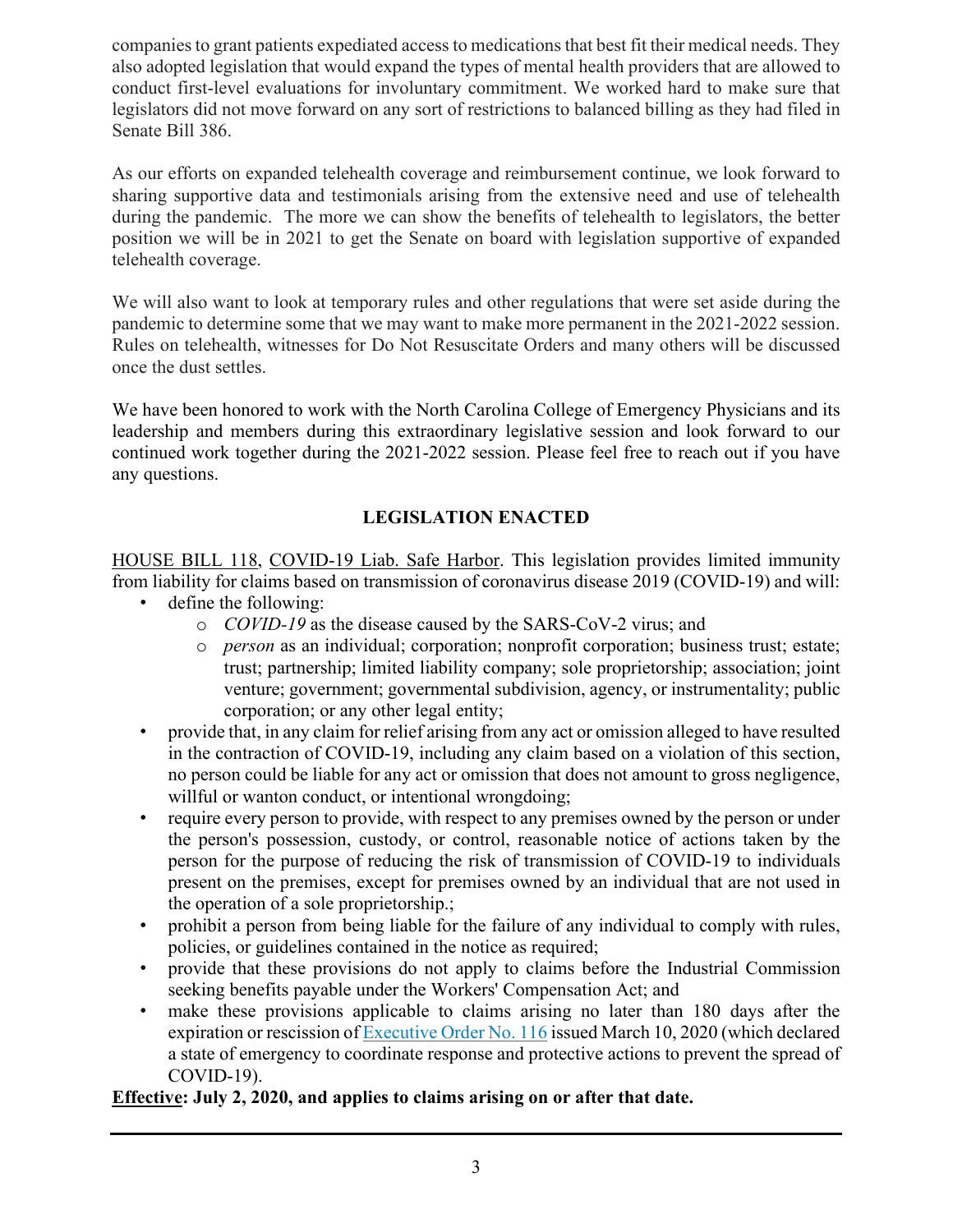HOUSE BILL 158, COVID-19 New Driver Response. This legislation will:

- require the Division of Motor Vehicles (DMV) to waive the requirement that an applicant for a Level 2 limited provisional license pass a road test to obtain the license if the applicant meets all other requirements;
- require a Level 2 limited provisional license holder who receives a waiver under the act to pass a road test prior to obtaining a Level 3 full provisional license;
- provide that the road test waiver provision will expire on the date the DMV resumes administering road tests for Level 2 limited provisional license applicants; and
- deem complete required classroom instruction for students enrolled in classroom driver education between January 2020 and March 16, 2020, who completed at least 15 hours of classroom instruction;
- ensure students who completed less than 15 hours could be offered the opportunity to take a proficiency examination to waive the classroom instruction requirement entirely;
- clarify that behind-the-wheel instruction is not waived for students; and
- authorize public schools to resume driver education programs in accordance with guidance issued by the Department of Public Instruction.

### **Effective: June 19, 2020.**

HOUSE BILL 471, Exempt Direct Primary Care from DOI Regs. This legislation clarifies that medical direct primary care agreements are not insurance and excludes the agreements from regulation by the Department of Insurance. The bill would define medical direct primary care agreement to mean a contract in which the primary care provider agrees to provide services to an individual patient for a specified fee and specified period of time, without billing third parties or billing on a fee-for-service basis. The bill requires medical direct primary care agreements to:

- be in writing;
- be signed by the parties to the agreement;
- allow either party to terminate the agreement with written notice to the other party;
- specify the periodic fee for the agreement;
- specify the primary care services that are included in the agreement;
- specify the term of the agreement; and
- include a prominent statement that the agreement is not health insurance.

### **Effective: July 1, 2020.**

HOUSE BILL 593, JCPC/Detention/CAA and Other Fee. This legislation makes various changes to the State's law regarding juveniles, indigent support services, and sex offenders, including clarifying that medical treatment and medical billing for inmates housed through the Statewide Misdemeanant Confinement Program who are transferred for medical treatment will operate in the same way as medical treatment and medical billing provided in current law for safekeepers. **Effective: July 1, 2020, except as otherwise provided.**

HOUSE BILL 1023, Coronavirus Relief Fund/Additions & Revisions. This legislation provides the spending plan for federal coronavirus relief funds in addition to other changes, including:

- transfers \$300 million (was, \$150 million) to the Coronavirus Relief Fund;
- makes various amendments to the allocation of Coronavirus Relief funds already appropriated, effective June 15, 2020, as follows:
	- o allocates \$300 million to counties ineligible to receive direct funding from the CARES Act, and requires a county that did not qualify for federal CARES Act funds but receives Office of State Budget and Management (OSBM) relief funds to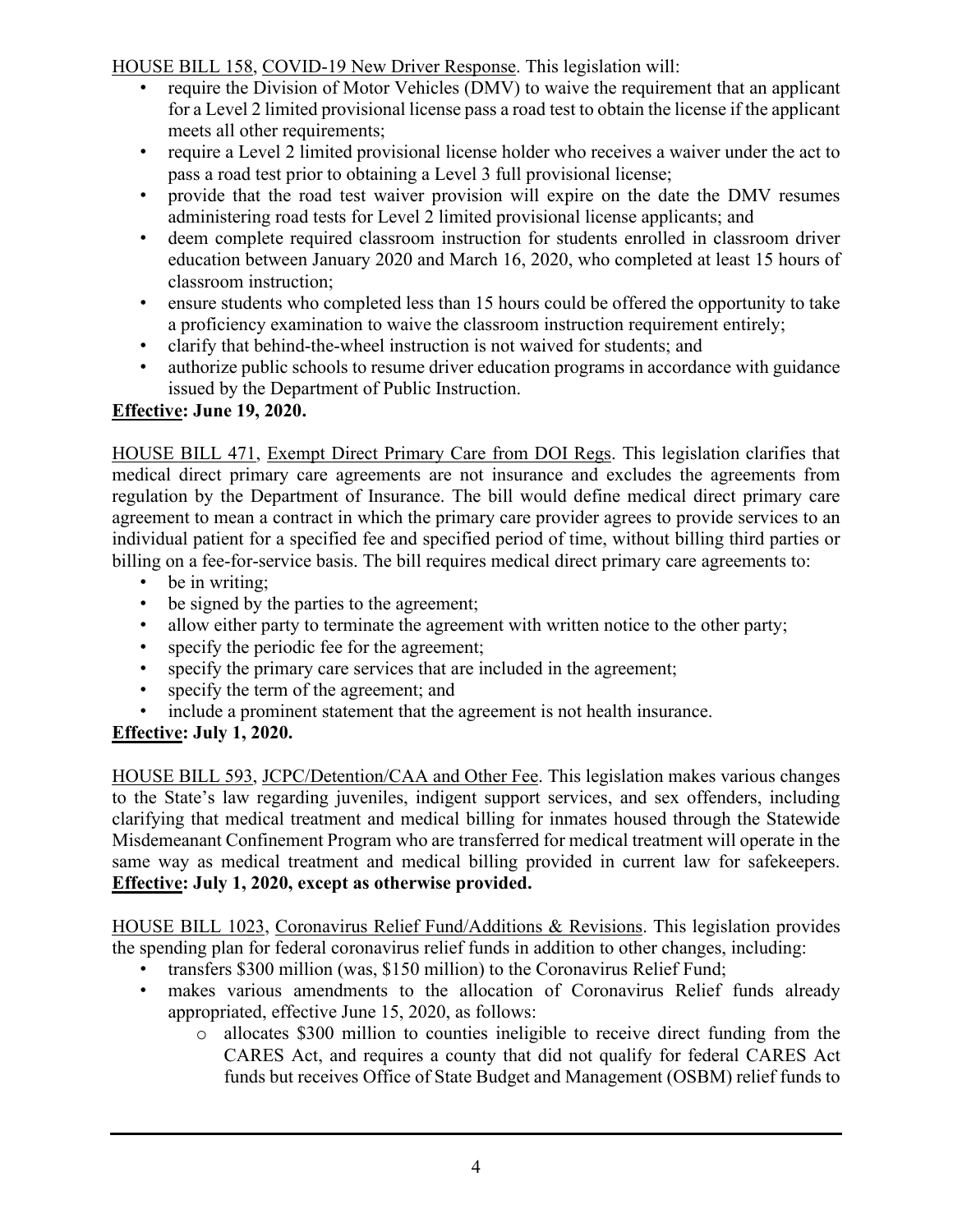allocate at least 25% to municipalities within the county if consistent with federal law;

- o allocates \$7.425 million to the North Carolina Association of Free and Charitable Clinics and clarifying that funds can be used for other costs allowed pursuant to federal guidance in addition to emergency costs;
- o allocates \$7.425 million to the North Carolina Community Health Center Association and clarifies that funds can be used for emergency and other costs allowed pursuant to federal guidance;
- o allocates \$14.5 million to the Department of Commerce for marketing COVID-19 concepts, strategies, and materials;
- o allocates \$2 million to the General Assembly to cover allowable costs incurred as a result of the COVID-19 pandemic;
- o allocates \$750,000 to the Department of Information Technology, Government Data Analytics Center (GDAC) to develop a COVID-19 economic analytics and reporting tool;
- o allocates \$4.8 million to UNC Chapel Hill to be used for the UNC School of Medicine Asheville Campus joint program related to COVID-19 response activities;
- $\circ$  allocates \$120 million to the Department of Public Safety, Division of Emergency Management to be used as the State match for any Federal Emergency Management Agency public assistance funds provided for the COVID-19 pandemic;
- o allocates \$2.6 million to provide additional funding for NC HealthConnex for COVID-19 related operations and improvements and requires funding bidirectional building data exchanges and patient matching services between NC HealthConnex and the State's other health information systems;
- o allocates \$1 million to the Department of Natural and Cultural Resources to be allocated to the North Carolina Zoological Park for health and safety enhancements related to COVID-19;
- o allocates \$7 million to the Department of Public Instruction to provide personal protective equipment for public schools to facilitate in-person instruction for the 2020-21 school year;
- o allocates \$2 million to UNC Pembroke for the Department of Nursing for specialized training related to COVID-19;
- o allocates \$7 million in equal amounts to Good Hope Hospital, Inc., Lake Norman Regional Medical Center, Cape Fear Valley Health Hoke Hospital, Catawba Valley Medical Center, Davis Regional Medical Center, Carolinas Healthcare System Blue Ridge, and AdventHealth Hendersonville to be used to offset expenses related to patient care from the COVID-19 pandemic. Specifies expenses which may be offset and requires grant recipients to provide a report of expenditures and other matter to relevant legislative committees by December 1, 2020;
- $\circ$  allocates \$2.5 million to any county designated as a tier two area with a population of less than 150,000 that has a hospital within its borders meeting specified criteria, and directs counties to distribute allocated funds to eligible hospitals to offset expenses related to patient care from the COVID-19 pandemic. Requires grant recipients to provide a report of expenditures and other matter to relevant legislative committees by December 1, 2020. Creates civil liability for counties, county officials, and county employees who misuse funds;
- establishes the COVID-19 Job Retention Program administered by the Economic Investment Committee to: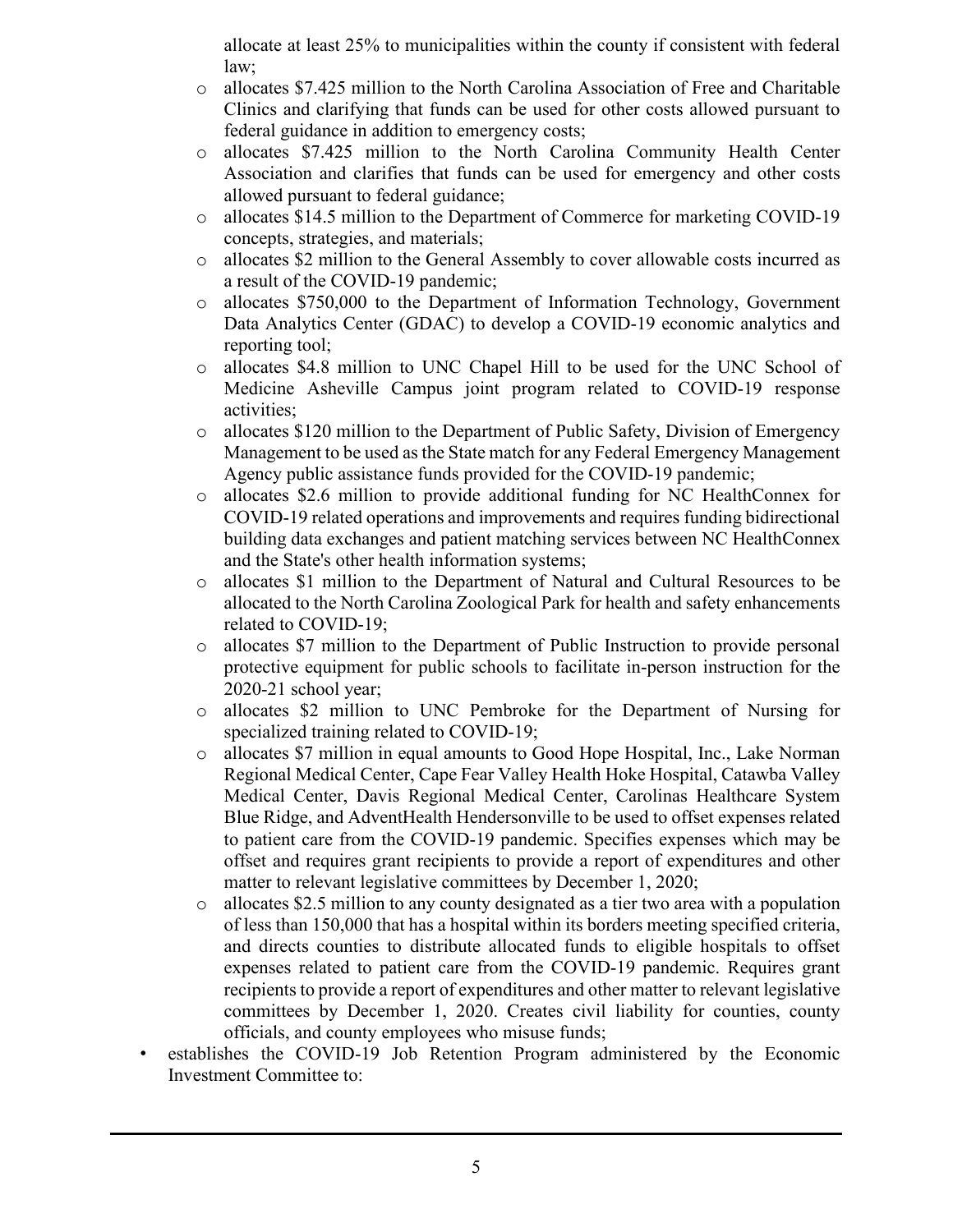- $\circ$  provide one-time grants of up to \$250,000 to a business or nonprofit that retained jobs during and after the COVID-19 pandemic and meets program requirements;
- $\circ$  limit program eligibility to businesses and nonprofits that: (1) employ at least 90% of the number of full-time or equivalent employees during the COVID-19 period in NC as it employed for the pay period ending on or about February 28, 2020; (2) for businesses, have sales for the COVID-19 period that are at least 10% below its sales during the same period in the preceding calendar year, and for nonprofits, gross receipts for the COVID-19 period are at least 10% below its gross receipts for the same period in the preceding calendar year.; and (3) did not participate in the Paycheck Protection Program (PPP), the Main Street Loan Program, or the Rapid Recovery Loan Program;
- o define a business to mean an entity subject to income tax, and defines a nonprofit to mean an entity exempt from income tax;
- o define the COVID-19 period to mean the period beginning March 1, 2020, and ending May 31, 2020;
- $\circ$  provide for grant awards to be up to two months of the business's average monthly payroll costs, as defined, from the last year plus an additional 25%;
- o cap the total of all funds granted under the program at \$15 million;
- o direct the Committee to calculate the total amount of grants requested from the applications timely filed and to proportionately reduce each grant award of the total amount requested exceeds this amount; and
- o require applications to be filed by September 1, 2020; and
- directs any remaining funds in the Coronavirus Relief Reserve in the General Fund as nontax revenue for the 2020-21 fiscal year if permitted by federal law or guidance, to remain until legislatively appropriated.

### **Effective: July 1, 2020, except as otherwise provided.**

HOUSE BILL 1041, 2020 Appointments Bill. This legislation appoints persons to various public offices upon the recommendation of the President Pro Tempore of the Senate and the Speaker of the House of Representatives.

- Melanie A. Neal of Guilford County is appointed to the 911 Board for a term expiring on December 31, 2022, to fill the unexpired term of Michael Reitz.
- Todd B. Bennett of Cabarrus County is appointed to the North Carolina Brain Injury Advisory Council for a term expiring on September 30, 2020, to fill the unexpired term of Dr. Mary Collier.

### **Effective: May 2, 2020.**

HOUSE BILL 1043, Pandemic Response Act, appropriates over \$1.5 billion in relief funding in response to the pandemic. The bill passed the House and Senate on May  $2<sup>nd</sup>$  and was signed into law by Governor Cooper on May 4<sup>th</sup>. The bill would allocate the funds as follows:

### **Economic Recovery**

• \$125M for Golden LEAF for small business loan assistance;

### **PPE, Testing & Tracing**

\$50M for supplies, equipment and PPE, divided among the NC Healthcare Foundation (50%), NC Senior Living Association and NC Health Care Facilities Association in equal amounts (15%), NC Medical Society (10%), and the Division of Emergency Management  $(25\%)$ ;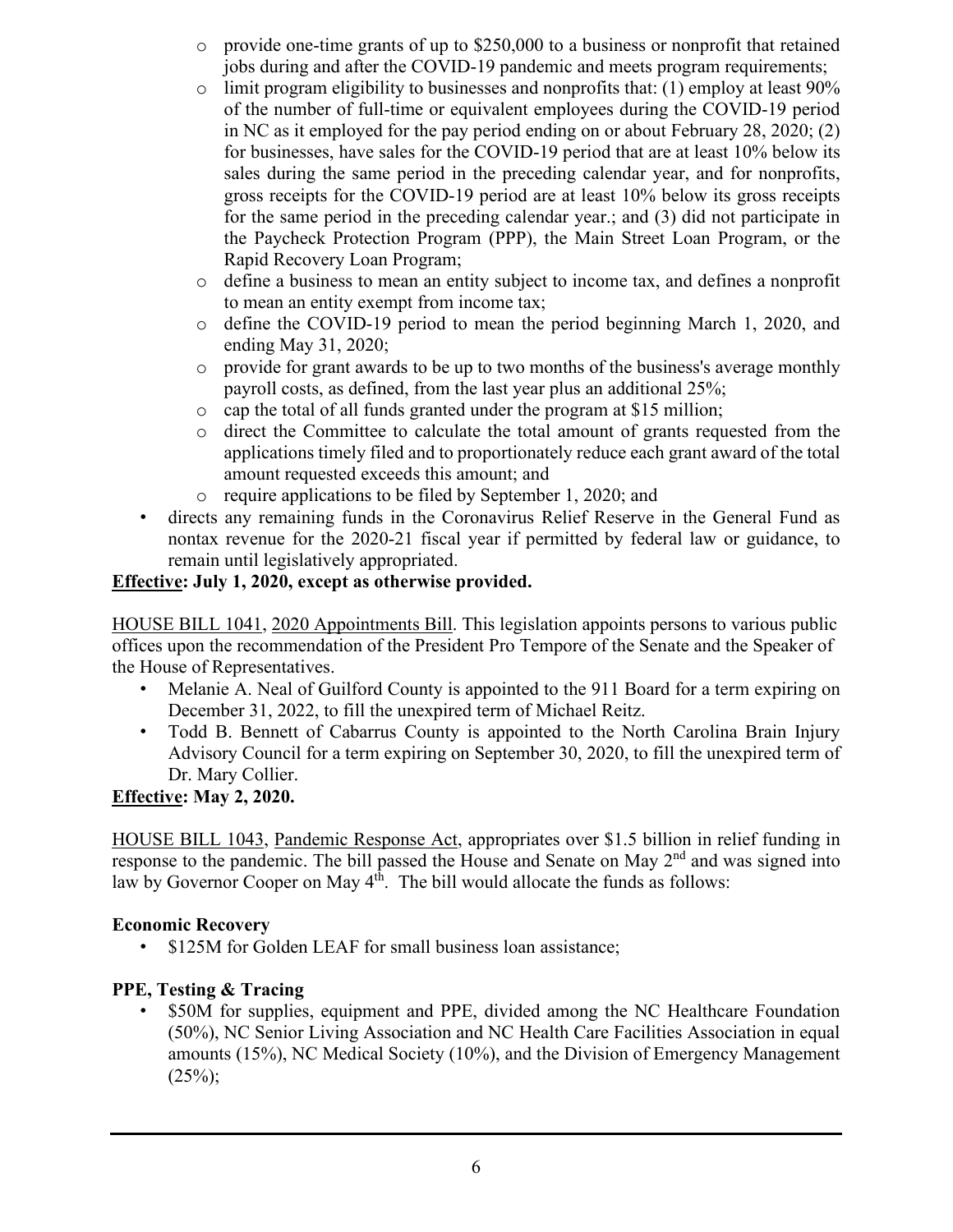- \$25M to DHHS to expand public and private initiatives for COVID-19 testing, contact tracing, and trends tracking and analysis;
	- Disallows funding for testing, contact tracing and trends tracking until DHHS satisfies certain requirements, including diagnostic service reporting, posting of COVID-19 vendors contracted with, and reporting on certain COVID-19 impact data;

### **COVID-19 Research**

- \$100,000 for the General Assembly to reimburse funds to Wake Forest University Health Services for COVID-19 research data for future legislative committees;
- \$15M for the Duke University Human Vaccine Institute;
- \$29M to UNC Chapel Hill to allocate to the NC Policy Collaboratory;
- \$15M to the Brody School of Medicine at ECU;
- \$6M for Campbell University School of Osteopathic Medicine;
- \$20M to Wake Forest University Health Services to expand COVID-19 study;

### **Hospital Funding**

- \$65M to NC Healthcare Foundation for grants to hospitals designated by the Center for Medicare & Medicaid Services as critical access hospitals or non-critical access rural hospitals to offset response care for COVID-19;
- \$15M for grants to hospitals classified as teaching hospitals by the Centers for Medicare & Medicaid Services;
- \$15M for hospitals not eligible for other grants;

### **Department of Health and Human Services**

- authorize DHHS to provide Medicaid coverage for COVID-19 Testing for certain uninsured individuals during the declared nationwide public health emergency period where the federal medical assistance percentage is  $100\%$ ;
- **require DHHS to provide a 5% increase in the Medicaid Fee-For-Service rates paid to all provider types effective 3/1/20;**
- pause certain requirements pertaining to provider enrollment for Medicaid and Health Choice Programs beginning 3/1/2020;
- \$20M to DHHS for increasing nurses, community health workers, telehealth services, infection control support in nursing and adult care homes and diverting behavioral health emergencies;
- \$6M to DHHS to allocate equally among each of the state's six food banks;
- \$25M to DHHS for State-County Special Assistance-licensed facilities to offset increased costs of serving residents during the COVID-19 emergency;
- \$50M to DHHS for rural and underserved communities. This funding includes enhanced Telehealth services;
- \$5M to the NC Community Health Centers Association for cost of eligible health services provided during the COVID-19 emergency;
- \$20M to DHHS to provide funds to support behavioral health and crisis services to respond to COVID-19. \$12.6 million of this funding will provide support for Intermediate Care Facilities. Funding will also be used to divert individuals experiencing behavioral health emergencies from emergency departments;
- \$1.8M to Old North State Medical Society for rural and African American communities to address COVID-19 disparities;
- \$2.25M to Division of Social Services (DHHS) for serving children in foster care in the amount of \$100 per child per month for April through June 2020;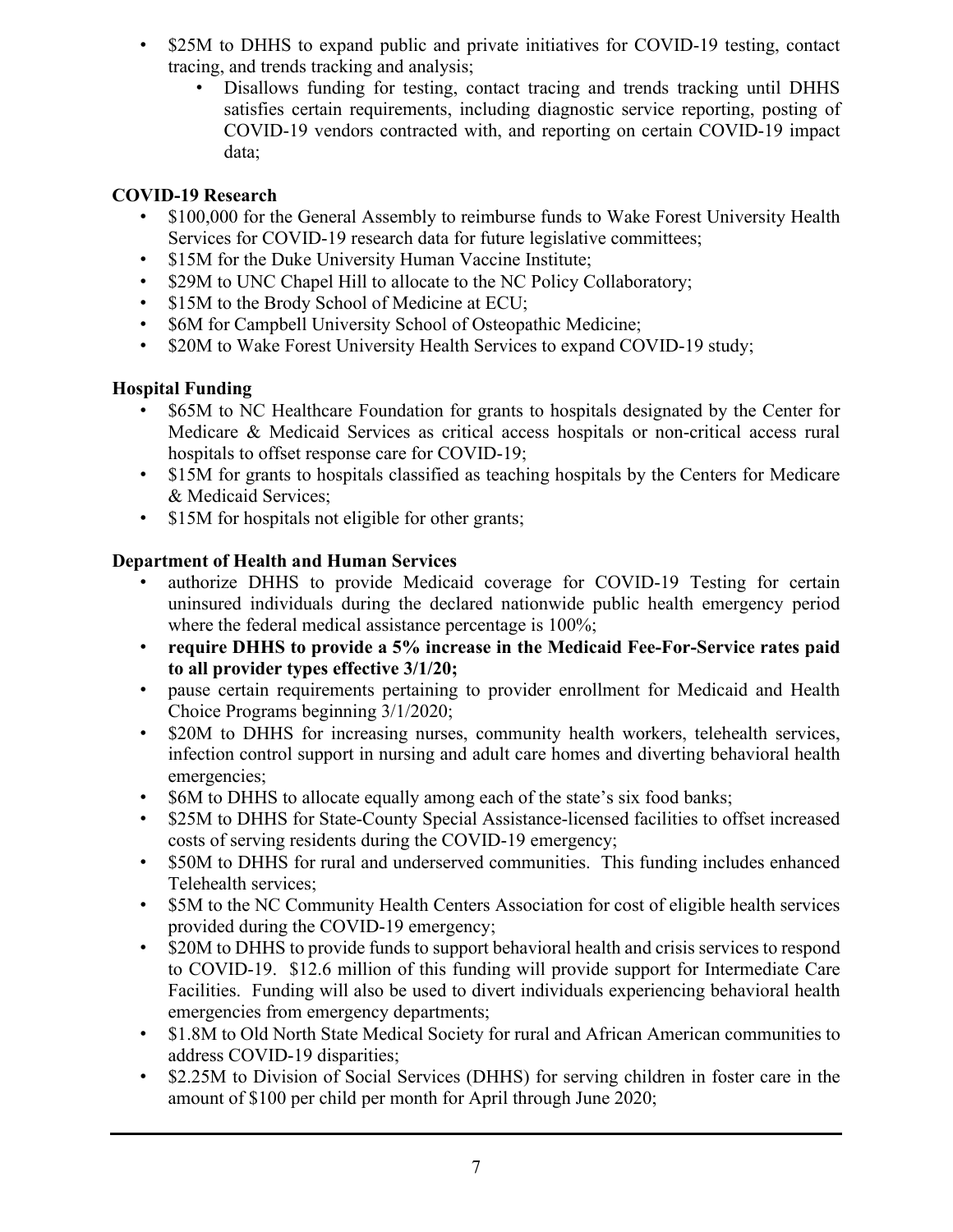### **Education**

- \$75M to DPI for school nutrition services provided in response to COVID-19;
- \$12M to DPI for improving Internet connectivity;
- \$35M to DPI for computers or other electronic devices;
- \$4.5M to DPI to establish a shared cybersecurity infrastructure;
- \$10M to DPI for school health support personnel for physical and mental health support services for students in response to COVID-19, including remote services;
- \$70M to DPI for a supplemental summer learning program in response to negative effects of COVID-19;
- \$4.5M to DPI for remote instruction and nondigital remote instruction resources;
- \$15M to DPI for costs of providing Extended School Year Services or future services for exceptional children;
- \$5M to DPI for the Extended Learning and Integrated Student Supports Competitive Grant Program;
- \$25M to Community Colleges;
- \$44.4M to Board of Governors of UNC;
- \$20M for private postsecondary institutions to transition to online education;

### **State & Local Government**

- \$150M for counties ineligible to receive direct funding from the CARES Act;
- \$70M for continuity of operations of State government;
- \$300M for the General Maintenance Reserve in the Highway Fund if federal guidance is revised to allow the use of funds for revenue replacement;
- \$20M for allocation to State agencies negatively impacted by loss of anticipated receipts, if federal guidance is revised to allow the use of funds for revenue replacement;
- \$15M for animal depopulation and disposal;
- \$5M to develop safe travel concepts and strategies and research tools and analysis needed for implementation; and
- \$9M to the Department of Information Technology for funding the remaining portion of all qualifying GREAT program applications (expanding broadband).

### **Effective: May 4, 2020.**

HOUSE BILL 1053, PED/Military OL & Audiology Interstate Compct. This legislation was recommended by the Joint Legislative Program Evaluation Oversight Committee concerning occupational licensure for military spouses and includes the following:

- requires a board to issue a license, certification, or registration no later than 15 days to a military-trained applicant or military spouse that has satisfied the requirements for licensure, and would shorten the time period for a board to provide notice to an applicant from 30 days to 15 days if that applicant's training or experience does not satisfy the requirements for licensure, or if a pending complaint in another jurisdiction constituting grounds for denial of licensure in this State exists. Similarly, a board would be required no later than 15 days, issue a temporary practice permit to an applicant who is licensed, certified, or registered in another jurisdiction while they are satisfying the requirements for licensure; and
- requires boards and the Secretary of the Department of Military and Veteran Affairs to publish certain information on their respective websites related to veterans and military spouses and require boards to submit electronically each year, relevant data related to the numbers of applicants, number of licenses granted, and reasons for denial as it pertains to military-trained individuals and military spouses in an annual report.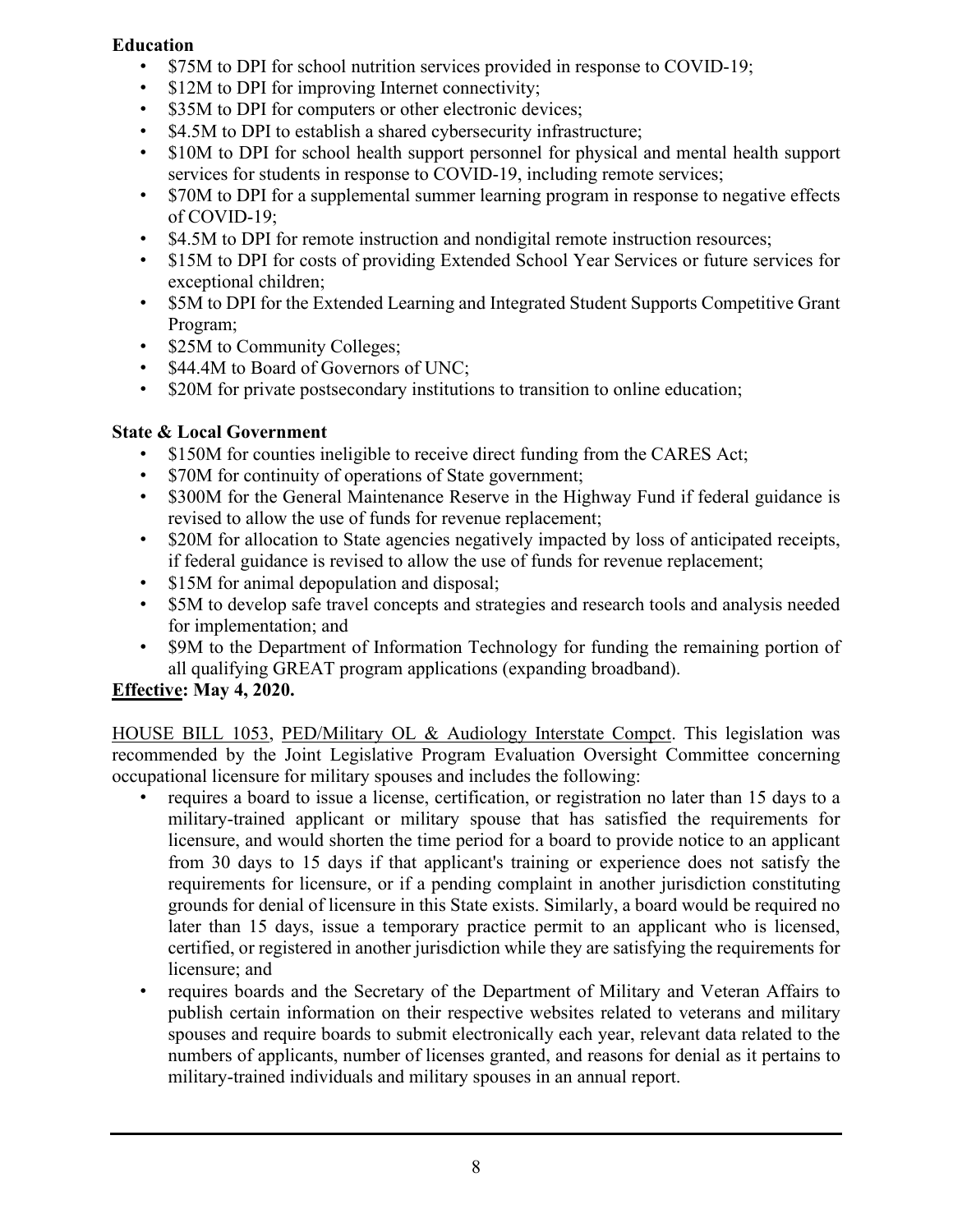### **Effective: December 1, 2020, and applies to applications for licensure received on or after that date.**

HOUSE BILL 1063, Fund VIPER Tower Hardware Upgrades. This legislation provides over \$19.8 million from the Coronavirus Relief Fund to the Department of Public Safety for tower hardware upgrades to the Voice Interoperability Plan for Emergency Responders (VIPER) network. **Effective: July 1, 2020.**

HOUSE BILL 1064, GSC Clarifying Bingo License Statute. This legislation transfers bingo game licensure, oversight and administration responsibilities relating to bingo games from the State Bureau of Investigation to the Alcoholic Law Enforcement Division of the Department of Public Safety.

The legislation also amends the rules of Civil Procedure and the Criminal Procedure Act to clarify that good cause includes any service carrying out any duties as a member of the General Assembly, and expands good cause to also include service on any other board, commission, or authority as an appointee of the Governor, Lieutenant Governor, or the General Assembly. **Effective: The bingo provisions are effective July 1, 2020, and the good cause provisions are effective December 1, 2020.**

HOUSE BILL 1080, Revenue Laws Recommendations. This legislation makes various changes to the State's revenue laws, including:

- updates North Carolina's Code reference from January 1, 2019, to May 1, 2020, to conform the State to the reduction of the threshold amount for the medical expense deduction from 10% to 7.5% for the 2019 and 2020 tax years and to the exclusion from gross income of any amount of indebtedness forgiven on a loan covered under the Paycheck Protection Program, as well as conform to changes made by Congress to retirement funds and 529 plans;
- decouples from the federal government various provisions including: the increase of the percentage of a taxpayer's adjusted taxable income that factors into the calculation of the limitation on deduction of business interest; deductions of qualified charitable contributions; income exclusion for forgiveness of debt on primary resident; mortgage insurance deductible as mortgage interest; deduction for tuition and expenses; modifications for net operating losses;
- requires full taxpayer identification numbers when tax documents are filed with the Department of Revenue. The IRS allows truncated identification numbers on certain tax documents to protect taxpayer identity. A truncated taxpayer identification number (TTIN) is a social security number or other identification number where the first 5 digits are omitted (e.g., XXX-XX-1234). The IRS requires full identification numbers when tax documents are filed with the IRS;
- clarifies that a taxpayer conference may only be rescheduled upon mutual agreement of the Department and the taxpayer;
- distinguishes between the criminal and civil liability of a responsible person in a business entity. Current law provides that each responsible person in a business entity is personally and individually liable for the principal amount of taxes owed by the business entity, and that certain offenses, such as embezzlement of funds, identity theft, and forgery, are crimes under the jurisdiction of the Department. This section clarifies that the civil tax liability statute has no applicability to the criminal liability of a person;
- allows the Department of Revenue to use up to \$500,000 of the collection assistance fee to update its electronic tax systems to store and recognize power of attorney registrations;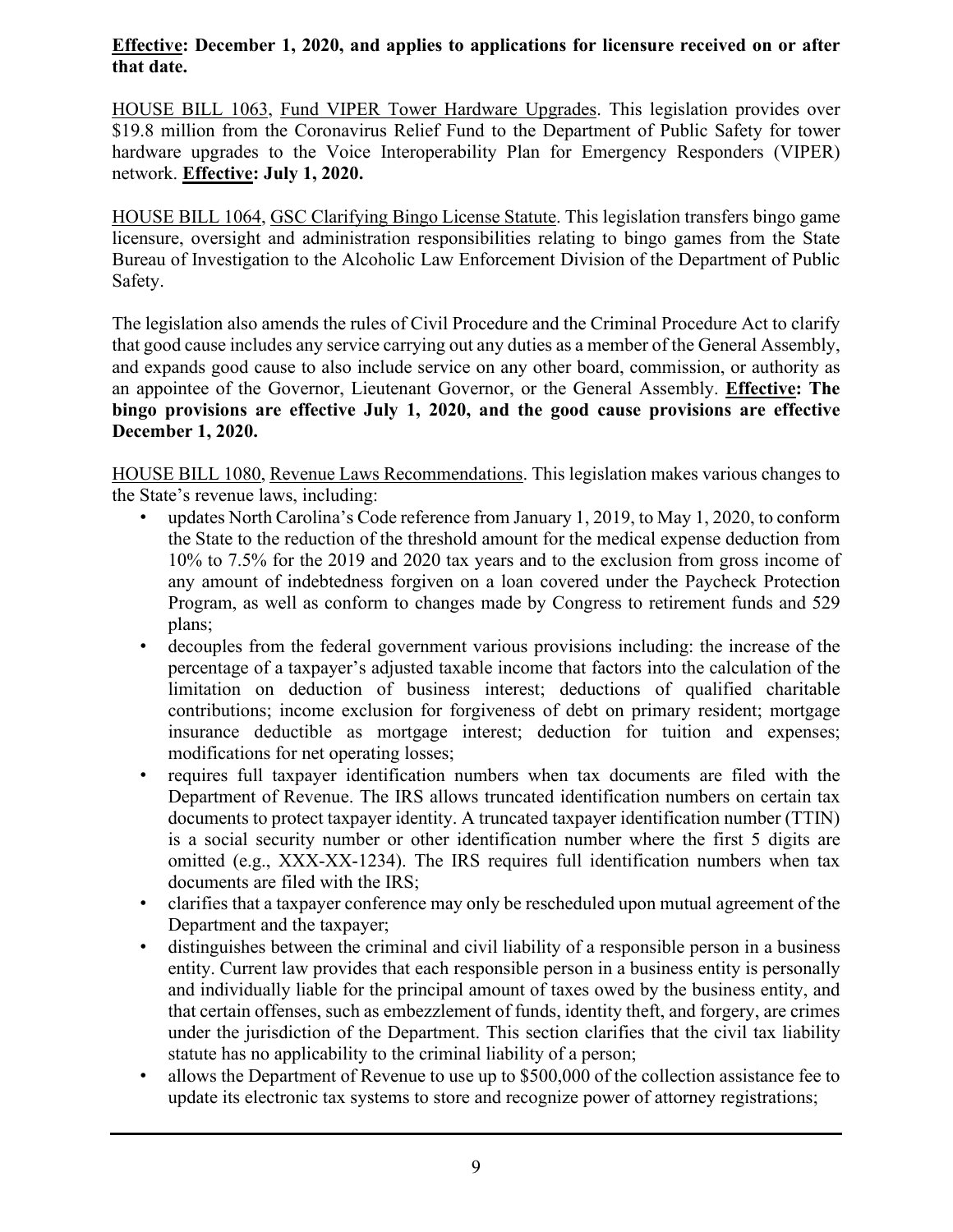- extends the sunset for individual taxpayers to donate all or a portion of their State tax refunds to aid in the early detection of breast cancer and cervical cancer to January 1, 2026;
- directs the State Controller to transfer \$36 million in nonrecurring funds for FY20-21 from the Medicaid Transformation Reserve to the General Fund. The appropriation is equal to the estimated fiscal impact of the State's conformity to the lower 7.5% threshold for the medical expense deduction.

### **Effective: June 30, 2020, except as otherwise provided.**

HOUSE BILL 1169, Bipartisan Elections Act of 2020. This legislation enacts a variety of changes to the laws related to elections and appropriates funds to the State Board of Elections in response to the coronavirus pandemic. Although usually any type of elections bill is highly partisan, this bill was supported by both parties in a rare show of cooperation. The legislation will:

- for the 2020 general election, allow for one witness for the casting of absentee ballots, provide flexibility in the filling of positions for precinct officials, provide for voter assistance by individuals working as part of multi-partisan teams, and allow for completed absentee request forms to be e-mailed or faxed to county boards of elections;
- direct the Department of Health and Human Services and the State Board of Elections to develop guidance to safely allow multi-partisan teams to assist registered voters within hospitals, clinics, nursing homes, assisted living or other congregate living situations in the 2020 elections during the COVID-19 pandemic, and to report no later than August 1, 2020, to the Joint Legislative Oversight Committee on General Government, the Joint Legislative Elections Oversight Committee, and the Governor on the details of the guidance;
- require applications for absentee ballots to have a bar code allowing the county board of elections and the voter to track a voted ballot following its return to the county board;
- provide an additional two weeks for county boards of elections to approve applications for absentee ballots;
- clarify that voters may call the State Board or a county board of elections and request a blank absentee ballot request form be sent to the voter by mail, e-mail, or fax;
- prohibit the State Board or its Executive Director from delivering absentee ballots to a voter who did not submit a valid request form or ordering an election using all mail-in absentee ballots;
- require the State Board to create an online portal for voters to submit online requests for absentee ballots by September 1, 2020;
- create a Class I felony for any member serving on or employed by the State Board or a county board of elections to knowingly send or deliver an unrequested absentee ballot;
- allow for special identification cards for nonoperators issued by the Division of Motor Vehicles (DMV) to be renewed online.
- allow for government-issued public assistance cards to be accepted for photo identification for voting identification; and
- appropriate funds to the State Board of Elections to respond to COVID-19.

**Effective: June 12, 2020, except as otherwise provided.**

HOUSE BILL 1229, Unemployment Insurance Program Integrity. This legislation provides \$2 million to the Department of Commerce, Division of Employment Security (DES), to contract with the Government Data Analytics Center to: (1) enhance existing unemployment insurance (UI) fraud and compliance alerting capability to prevent and detect cybersecurity attacks on DES information technology assets and resources during the pandemic; (2) provide DES with COVID-19 related program fraud detection analytics and information reporting; (3) provide pandemic UI assistance documentation analysis; and (4) enhance economic modeling for underground economy analysis with COVID-19 claims. **Effective: June 30, 2020.**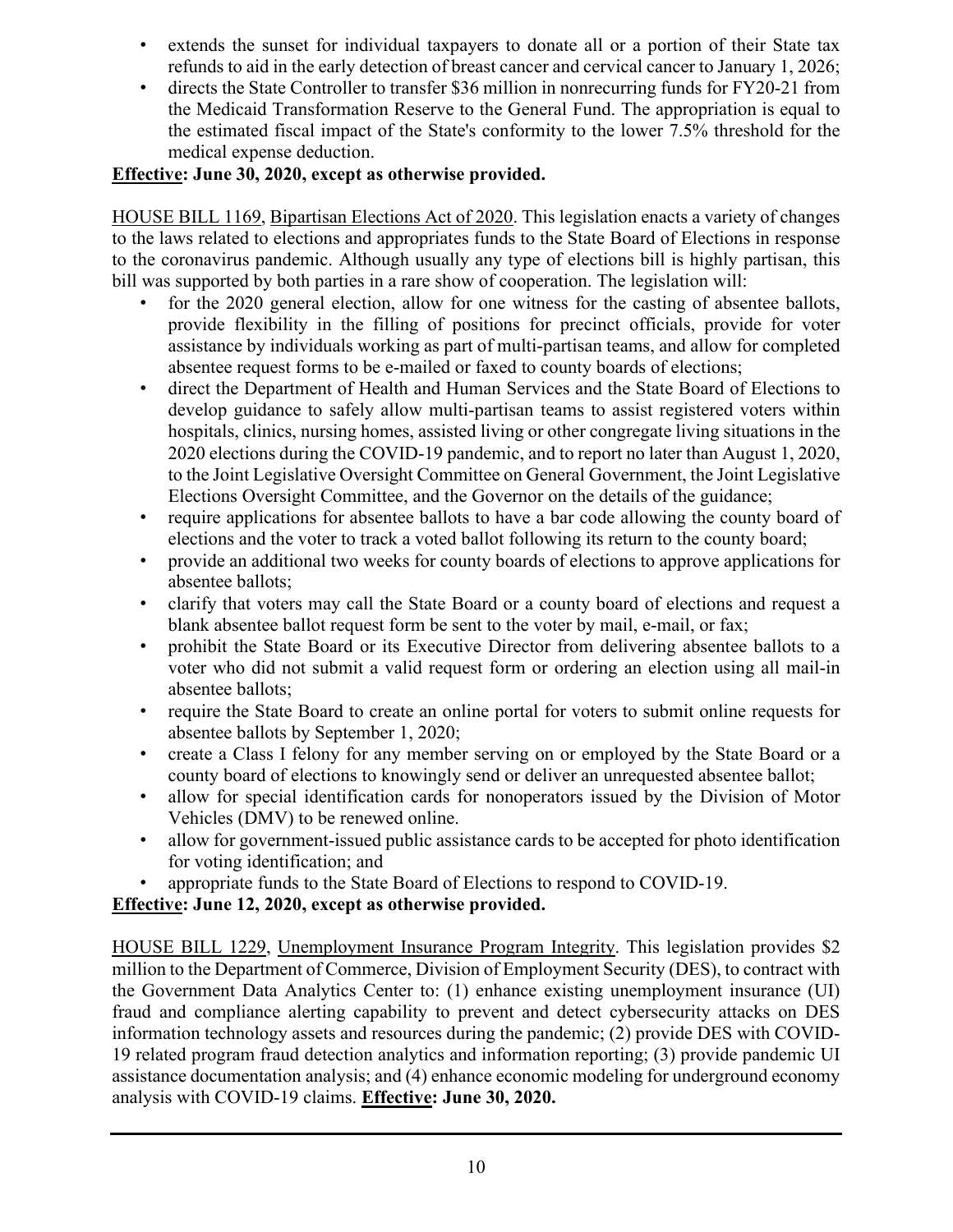SENATE BILL 168, Department of Health and Human Svcs. Revisions, was vetoed on July 6th. This bill would have addressed the appropriation schedule for federal block grants made to NCDHHS as well as other provisions related to the department. The bill was not controversial as it went through the General Assembly, but then attracted significant media attention and even protests because of a provision that would have changed how public records are dealt with at the Office of the Chief Medical Examiner, as it shielded law enforcement records from the public that were in the possession of the medical examiner. **Vetoed: July 6, 2020. Although initially the Governor worked with the legislature to move a bill that would have fixed this controversial language, the legislature could not assure that the bill would be approved so the Governor vetoed the bill. The other provisions of this bill were also stopped as a result of the veto. Please see Senate Bill 232 summary for further explanation.**

SENATE BILL 208, COVID-19 Immunity/IHEs. This legislation grants limited immunity for institutions of higher education (IHE) for claims related to tuition and fees paid for the spring 2020 semester that arise from alleged acts or omissions taken by the IHE in response to COVID-19. IHEs may assert this immunity if the alleged acts or omissions were reasonably related to protecting the public health, safety, or welfare in response to COVID-19 executive orders or guidance from the Centers for Disease Control and Prevention, and if the IHE offered remote learning options for students to complete spring semester coursework. IHEs may not assert this immunity for losses or damages resulting solely from breach of an express contractual provision that allocated liability in the event of a pandemic, or if the losses or damages were caused by an act or omission that was in bad faith or malicious. The Article is limited to alleged acts or omission occurring between March 10, 2020, to June 1, 2020. **Effective: July 1, 2020, and applies to all actions commenced on or after March 27, 2020.**

SENATE BILL 232, Repeal Death Invest Conf/Masks/Health & Safety. This legislation removes the controversial language from Senate Bill 168 involving death investigations records. Senate Bill 168 caught attention after passing both chambers for a portion of the bill which would prevent "all information and records provided by a city, county, or other public entity to the Office of the Chief Medical Examiner, or its agents, concerning a death investigation" from becoming public record unless the records "otherwise constituted public records while in the possession of the city, county, or other public entity." This otherwise uncontroversial bill, which would add some technical modifications to laws pertaining to the Department of Health and Human Services and its block grant funding, passed nearly unanimously in the House and Senate before the controversy began.

This new law also removes the August 1st expiration date on the suspension of the state's mask laws, in order **to allow individuals to continue to wear masks for public health reasons indefinitely**. The state's mask laws date back to the 1950s, when NC originally passed the law to target KKK members by forbidding masks in public. **Effective: July 10, 2020.**

SENATE BILL 361, Healthy NC. This legislation:

- implements the Psychology Interjurisdictional Licensure Compact, which seeks to increase public access to professional psychological services by allowing tele-psychological practice across state lines and temporary in-person, face-to-face services into a state in which the psychologist is not licensed to practice. The law also establishes rules for its operation effective March 1, 2021;
- expands the providers eligible to perform the first commitment examinations for involuntary commitment of individuals with mental illness or substance use disorders required by law to include licensed marriage and family therapist, except when the individual to be examined is married to a patient of the therapist;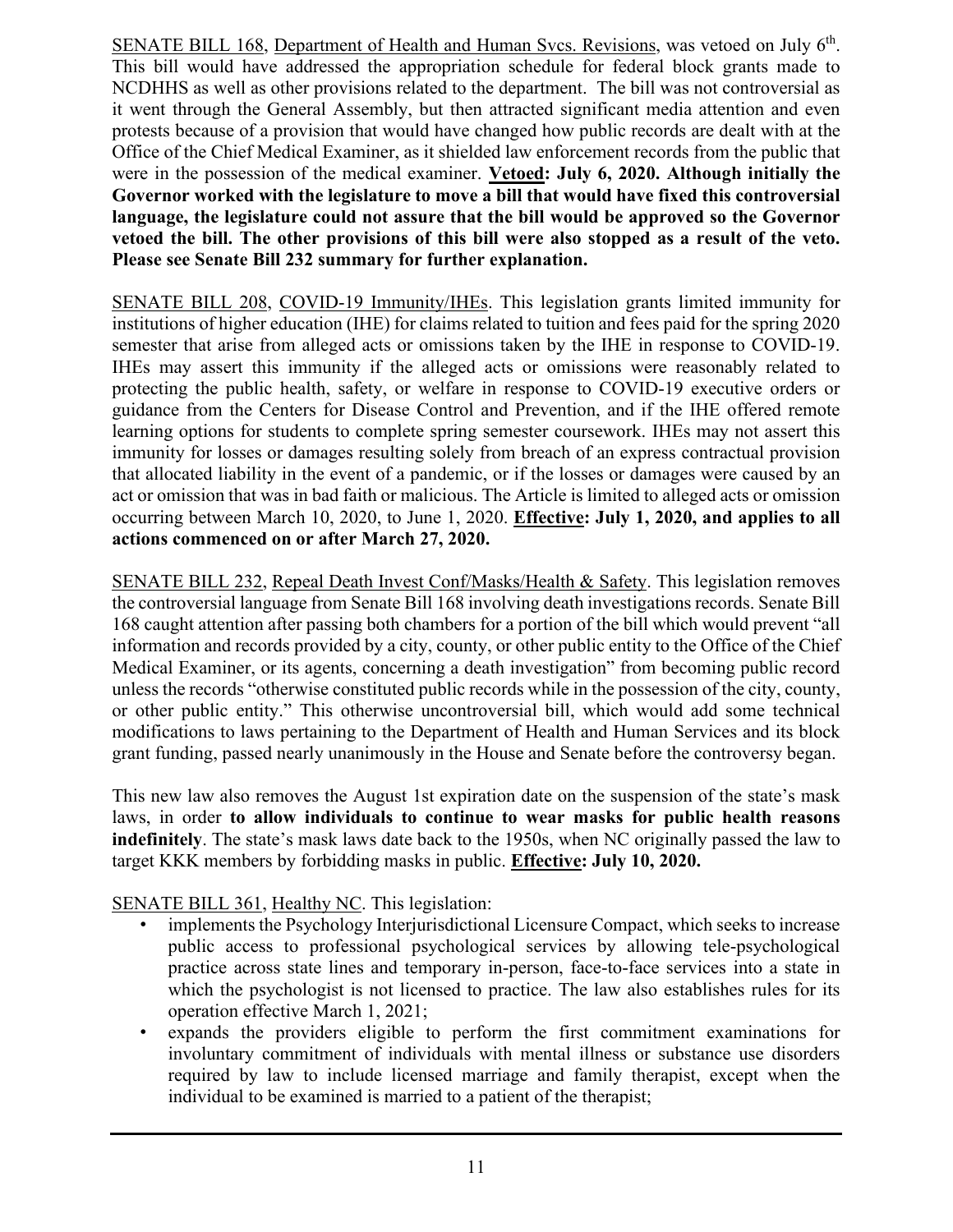- changes adult care home inspections to limit double citations;
- changes the statute regarding step therapy protocols by:
	- o expanding the application of the statute to an insurer that maintains one or more closed formularies for or restricts access to covered prescription drugs or devices and an insurer that requires an enrollee in a plan with an open or closed formulary to use a prescription drug or sequence of prescription drugs, other than the drug the enrollee's health care provider recommends, before the insurer provides coverage for the recommended prescription drug;
	- o requiring the insurer to update protocols based on a review of new evidence, research, and newly developed treatments;
	- o removing the requirement providing coverage for a restricted access drug or device to an enrollee without requiring prior approval or use of a nonrestricted formulary drug under certain conditions;
	- o modifying the requirements for an exception process to require that an enrollee or the enrollee's prescribing provider be allowed to obtain, without penalty or additional cost-sharing, coverage for a specific nonformulary drug or device under certain circumstances;
	- o requiring the exception request to be granted if the prescribing provider submitted justification and clinical documentation demonstrate five specified qualifications; and
	- o clarifying that samples and patient incentive programs don't qualify as trial and failure of an insurance-preferred drug or device;
- corrects the name of the North Carolina Community Health Center Association (NCCHCA), which was previously allocated \$5 million in CARES funding for health center costs related to COVID-19; and
- specifies the activities the funding for NCCHCA can cover, including supplies and equipment, training, retrofitting clinic areas, transporting patients and planning, training and implementing telehealth.

**This bill originally included telehealth parity language that was dropped from this version as too controversial. Interestingly enough, both NC through Medicaid and many private insurance companies have provided telehealth parity as a result of COVID-19, so we will**  have to see if these policies can be turned into law and enacted long term. Effective: July 1, **2020, except as otherwise provided.**

SENATE BILL 562, The Second Chance Act. This legislation makes a variety of changes to the State's expungement laws and was languishing in committee until the George Floyd murder and protests that occurred in NC and around the country. The bill then moved quickly and received a great deal of support, the bill includes provisions that will:

- allow for the expunction of a misdemeanor or Class H or I felony conviction if the crime was committed before December 1, 2019 and was committed by a person after their sixteenth birthday but before the person's eighteenth birthday;
- require the petition for expungement to be filed in the county of conviction and the petition may be filed by either the person convicted of the crime or the district attorney;
- require a person, in order to qualify for this expungement, to have completed any active sentence, period of probation, or post-release supervision that may have been ordered by the sentencing court and to not have any outstanding restitution owed for the offense that is being expunged;
- provide that this new expungement provision does not apply to motor vehicle law violations (including impaired driving) or to offenses requiring registration as a sex offender under North Carolina's Sex Offender Registry laws;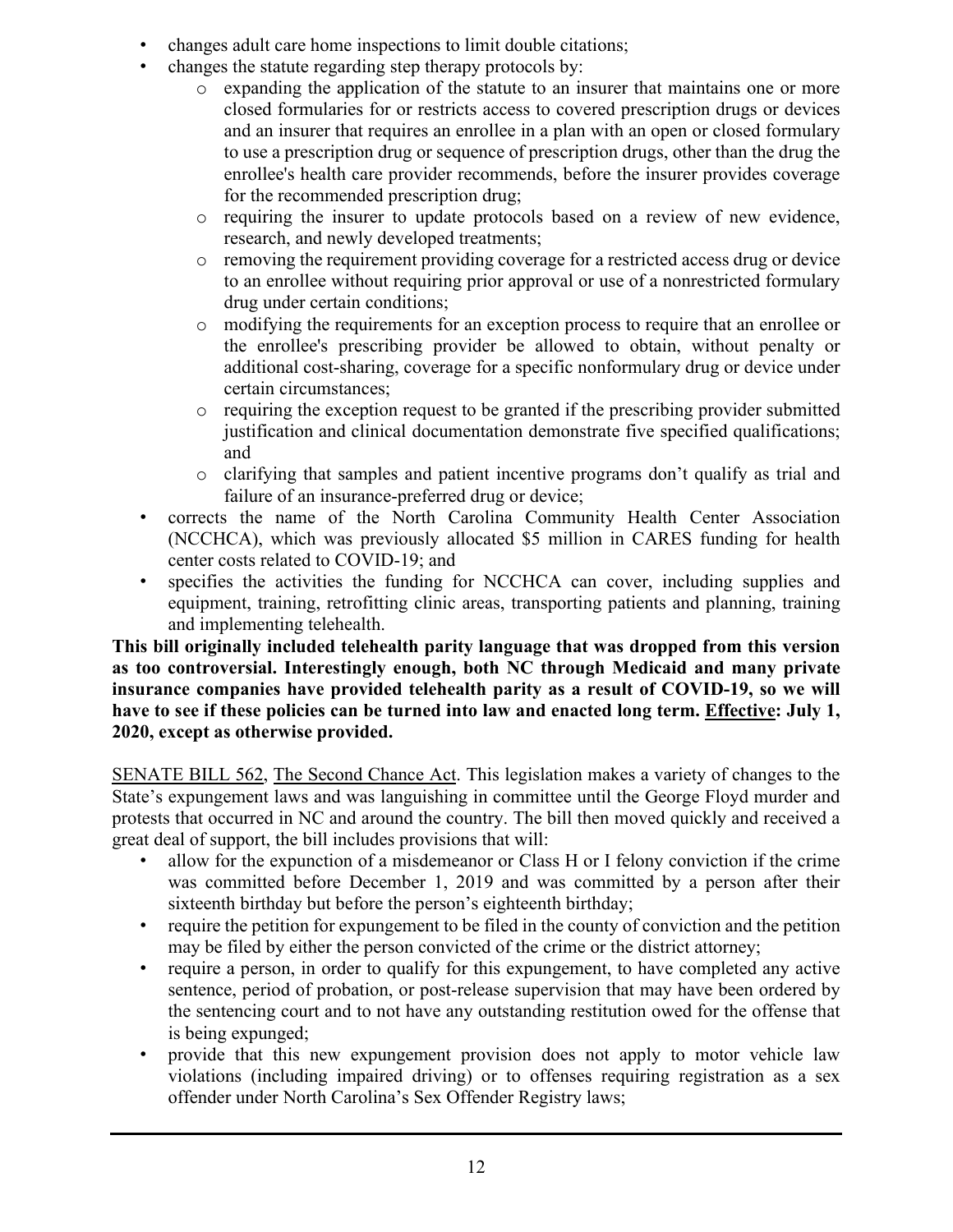- provide that the new expungement provision for misdemeanor or Class H or I felony offenses committed before December 1, 2019 is enacted to ensure juveniles that were convicted of these offenses are treated the same as juveniles being charged with these offenses after December 1, 2019. For juveniles committing these offenses after December 1, 2019, their cases will be heard in juvenile court (unless transferred to superior court) and therefore the crime will not appear on a criminal record but will instead be considered an adjudication of delinquency if the juvenile is found to have committed the crime;
- remove the requirement that a court conduct a hearing prior to entering an order of expungement for criminal charges that are dismissed or where there is a finding of not guilty, and allow a person with a prior felony conviction to obtain an expungement of any criminal charge that is dismissed or where there is a finding of not guilty;
- create a new category of automatic expunction "by operation of law" of any dismissal or finding of not guilty occurring on or after this date for any misdemeanor or felony charges, excluding a felony charge that is dismissed pursuant to a plea agreement, and allow for an unlimited number of expungements based on the charges being dismissed or the defendant being found not guilty on or after December 1, 2021;
- allow an arresting agency to maintain investigative records relating to the criminal charge that is automatically expunged "by operation of law" due to a dismissal or finding of not guilty;
- require the Administrative Office of the Courts to develop the procedures by which these records will be expunged automatically without review by a court.
- allow prosecutors and law enforcement agencies to access these expunged records through the Administrative Office of the Courts;
- allow for the expungement of more than one nonviolent misdemeanor conviction after a seven-year waiting period if the person has had no further misdemeanor or felony convictions (excluding traffic violations) during that seven-year period. Currently, a person may obtain an expungement for one nonviolent misdemeanor conviction after a five-year waiting period with no further misdemeanor or felony convictions occurring during that five-year waiting period. In addition, current law also provides for the expungement of one nonviolent felony.

**Effective: Most of the provisions are effective December 1, 2020, and apply to petitions filed on or after that date. The provisions regarding expunction of records of offenders under the age of 18 at the time of commission of certain misdemeanors and felonies upon completion of the sentence are effective December 1, 2019, and apply to offenses committed before that date.**

SENATE BILL 681, Agency Policy Directives/2019-2020. This legislation contains a number of provisions relating to government agencies and various law or rule changes. Of particular interest are provisions that will:

- make changes to enrollment priority policies at charter schools;
- make changes to the pilot on advanced teaching roles;
- expand the eligibility requirements for need-based scholarships for students attending private institutions of higher education to now include students who are dependent relatives of a veteran who is living in the State and dependent relatives of an active duty member of the Armed Forces who is living in the State incident to active military duty; and
- modify the State graduation requirements to include one required credit in arts education, to be completed any time in grades 6 through 12 beginning with students entering the sixth grade in 2022;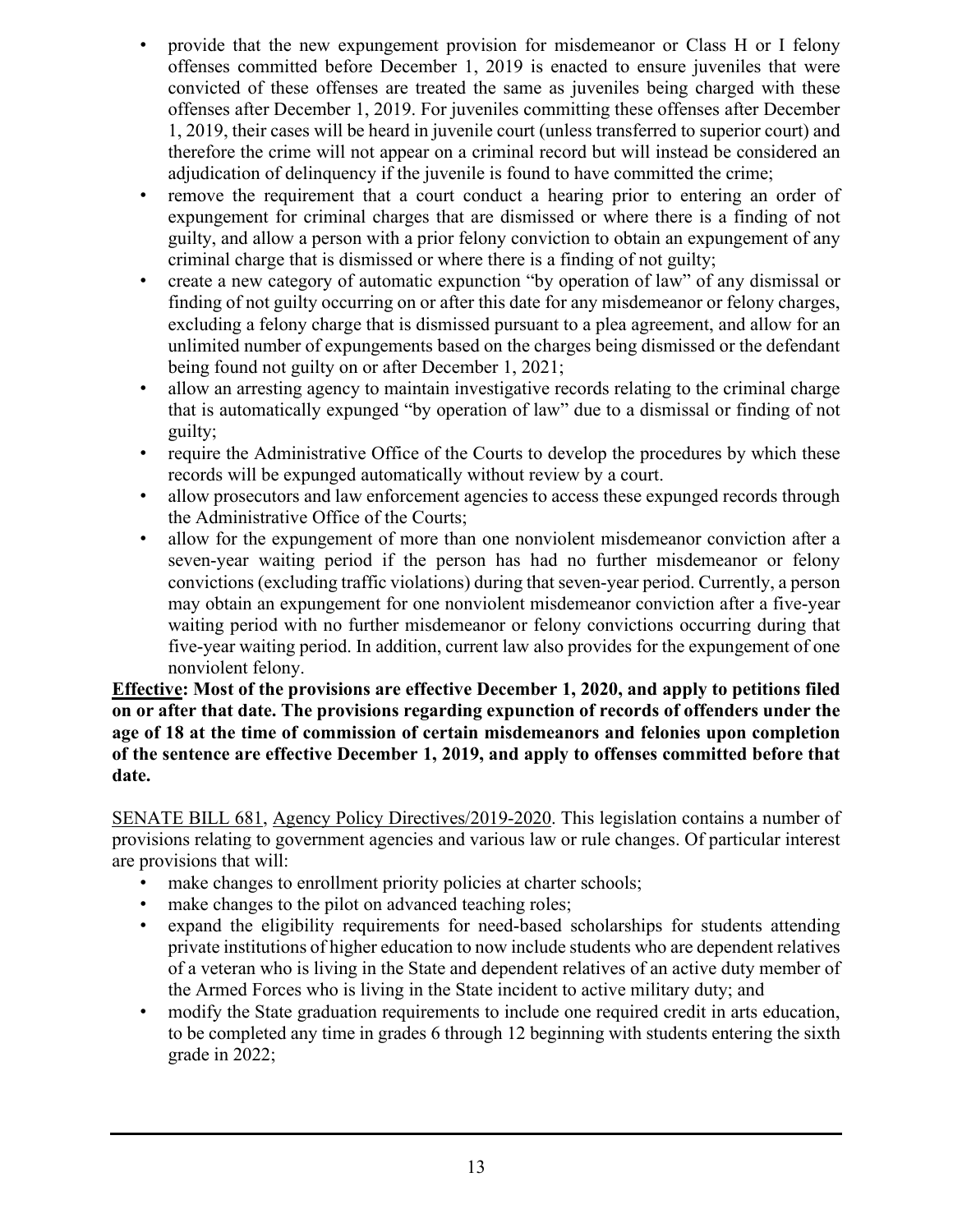- require the UNC System Office, in collaboration with the North Carolina Community College System through the Military Credit Advisory Council, to create a searchable database of military credit equivalencies;
- authorize the Secretary of Health and Human Services to waive the 15% cap on the number of Special Assistance in-home payments until June 30, 2021;
- establish Medicaid coverage annual income levels;
- direct NCDHHS to issue Medicaid identification cards to recipients on an annual basis;
- until coverage under tailored plans begins, require the NCDHHS to ensure that LME/MCOs utilize out-of-network agreements between a single provider of behavioral health or intellectual and developmental disability services and the LME/MCO to ensure access to care;
- require LME/MCOs to transfer \$18,028,217 to the Department of Health and Human Services, Division of Health Benefits in the 2020-2021 fiscal year;
- require the NCDHHS to report by December 1, 2020 and 2021 on utilization of local inpatient psychiatric beds and initiatives to reduce State psychiatric hospital use;
- require NCDHHS to report annually until 2026 on utilization of inpatient alcohol and substance abuse treatment services; and
- allocate the funds for Caitlyn's Courage to the Department of Public Safety instead of the Administrative Office of the Courts.

### **Effective: July 1, 2020.**

SENATE BILL 704, Covid-19 Recovery Act. This legislation provides a number of policy changes in unemployment, tax reform, education, health care and government operations to address the pandemic. The bill was approved by both the House and Senate on May 2<sup>nd</sup> in a bipartisan vote and signed into law by Governor Cooper on May  $4<sup>th</sup>$ . The bill includes the following provisions:

### **Economic Support**

- adjusts tax filings to align with the federal changes and waives interest on certain payments;
- affirms the unemployment changes implemented through executive order;
- makes it easier for a claimant to satisfy one of the required weekly job contacts;
- makes it easier for employers to file attached claims for their employees;

### **Education**

- clarifies or modifies various testing requirements, including EOGs, EOCs, the ACT, assessments for grades K-3, and WorkKeys;
- waives the requirements for calculation and display of school report cards;
- waives identification of new low-performing schools and maintains identifications based on 2018-2019 data;
- repeals the requirement that a new school be selected for the Innovative School District (ISD) based on data from the 2019-2020 school year;
- waives Read to Achieve requirements for third graders, allowing principals to make promotion decisions like for other grades, and cancels summer reading camps;
- requires that incoming fourth graders receive a reading assessment within 10 days of the start of the 2020-2021 school year;
- waives the CPR graduation requirement for students to graduate;
- allows remote instruction to satisfy instructional time requirements and waives attendance requirements beginning March 16, 2020;
- requires public schools to submit remote instruction plans for the 2020-2021 school year to the State Board of Education by July 20, 2020;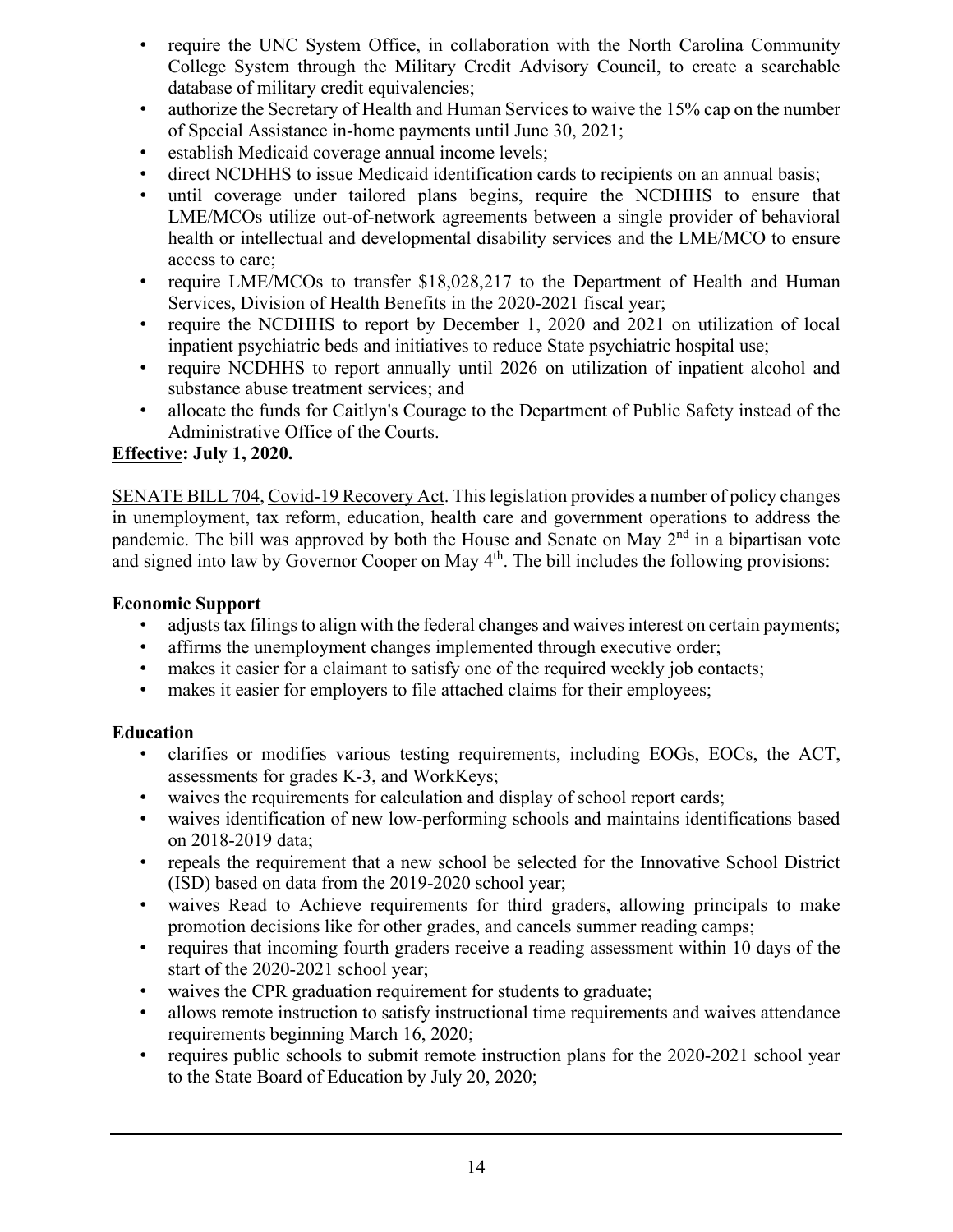- requires school calendars for the 2020-2021 school year to begin August 17 and include 190 days of instruction including 5 remote instruction days;
- provides a 6-month extension for school improvement plans set to expire at the end of the 2019-2020 school year;
- permits annual teacher evaluations from the 2019-2020 school year to be based on observations completed prior to March 13, 2020, and evidence from the 2019-2020 school year;
- waives testing, attendance and calendar requirements for nonpublic schools;
- allows late disbursements from the Opportunity Scholarship Program;
- makes temporary changes to Educator Preparation Programs (EPPs), school administrator prep program requirements and transforming principal prep program requirements;
- provides one-year extensions for teachers, administrators and school professionals to meet licensure requirements set by the State Board, including continuing education requirements;
- prevents UNC institutions from accruing or charging interest to a past due account held by a student between March 13, 2020, and September 15, 2020;

### **Health**

- directs the Division of Public Health (DPH) and the Division of Health Service Regulation (DHSR), in conjunction with Division of Emergency Management to develop a plan for creating and maintaining a strategic state stockpile of personal protective equipment (PPE) and testing supplies;
- amends the Dental Practice Act to give the Board of Dental Examiners the authority to waive requirements during a declared state of emergency;
- allows dentists to administer COVID-19 diagnostic and antibody tests;
- creates a process to allow immunizing pharmacists to administer COVID-19 vaccines if one is approved;
- allows pharmacists to temporarily use the visual inspection of any government-issued photo I.D. or existing records to identify patients picking up prescriptions;
- allows for flexibility under supervision requirements for physician assistants and nurse practitioners;
- charges the North Carolina Area Health Education Center (NC AHEC) with studying the issues that impact health care delivery and the health care workforce during a pandemic;
- provides immunity to volunteer organizations for damages that occur at their facilities unless there was willful or intentional misconduct, gross negligence, reckless misconduct, or intentional infliction of harm on the part of the volunteer organization.
- allows licensed hospitals, nursing homes, and clinics to dispense controlled substances at additional business locations, provided they followed a registration process developed by the Division of Mental Health, Developmental Disabilities and Substance Abuse Services;
- requires healthcare providers to report the results of COVID-19 testing performed prior to non-emergency surgery to the Commission for Public Health;
- extends the deadline from June 1, 2020, to October 1, 2021, for most providers and entities to begin submitting demographic and clinical data to the Health Information Exchange Network and make other conforming changes;
- temporarily waives the requirement that all child care providers complete a fingerprintbased criminal history check every three years;
- suspends all annual inspections, regular monitoring requirements, and adopted rules for licensed facilities for persons with disabilities or substance use disorders, adult care homes, hospitals, health care facilities licensed under Article 6 of Chapter 131E, and hospices;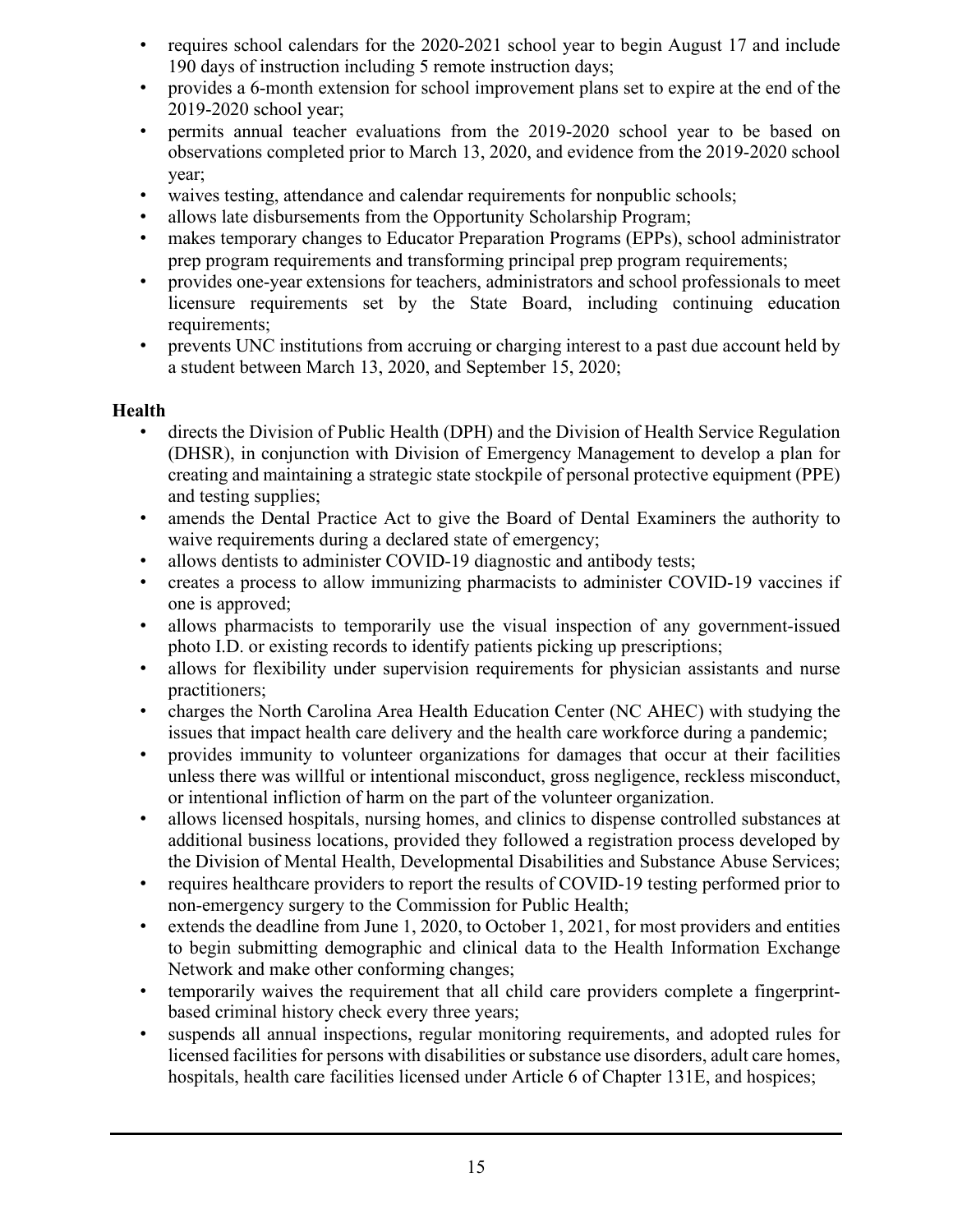- increases training for facilities with a recent record of noncompliance with rules or CDC guidelines regarding infection control or the proper use of personal protective equipment;
- temporarily allows the first and second examinations related to involuntary commitment to be conducted via telehealth;
- The telehealth parity provision that was in the House version of the bill was NOT included in the final bill, and we understand that issues regarding telehealth will be discussed in an upcoming session;
- urges the Centers for Medicaid and Medicare to provide coverage for health care provided through audio-only communication under the Medicare program in order to reduce barriers and increase access to health care for older adults.

**Immunity:** The next provision provides immunity for the healthcare system, including hospitals and providers. The purpose of this section is to promote the public health, safety, and welfare of all citizens by broadly protecting the health care facilities and health care providers in this State from liability that may result from treatment of individuals under conditions resulting from circumstances associated with the COVID-19 public health emergency. The immunity is from economic or non-economic losses for harm to an individual and includes individuals licensed under Chapter 90 of the General Statutes, any emergency medical services personnel, any individual who is employed as a health care facility administrator, executive, supervisor, board member, trustee, or other person in a managerial position or comparable role at a health care facility and an agent or employee of a health care facility that is licensed, certified, or otherwise authorized to provide health care services.

- Immunity is provided to any health care facility, health care provider, or entity that has legal responsibility for the acts or omissions of a health care provider shall have immunity from any civil liability for any harm or damages alleged to have been sustained as a result of an act or omission in the course of arranging for or providing health care services only if all of the following apply:
	- o The health care facility, health care provider, or entity is arranging for or providing health care services during the period of the COVID-19 emergency declaration, including, but not limited to, the arrangement or provision of those services pursuant to a COVID-19 emergency rule.
	- o The arrangement or provision of health care services is impacted, directly or indirectly:
		- By a health care facility, health care provider, or entity's decisions or activities in response to or as a result of the COVID-19 pandemic; or
		- By the decisions or activities, in response to or as a result of the COVID-19 pandemic, of a health care facility or entity where a health care provider provides health care services.
	- $\circ$  The health care facility, health care provider, or entity is arranging for or providing health care services in good faith.
- The immunity from any civil liability provided in subsection (a) of this section shall not apply if the harm or damages were caused by an act or omission constituting gross negligence, reckless misconduct, or intentional infliction of harm by the health care facility or health care provider providing health care services; provided that the acts, omissions, or decisions resulting from a resource or staffing shortage shall not be considered to be gross negligence, reckless misconduct, or intentional infliction of harm.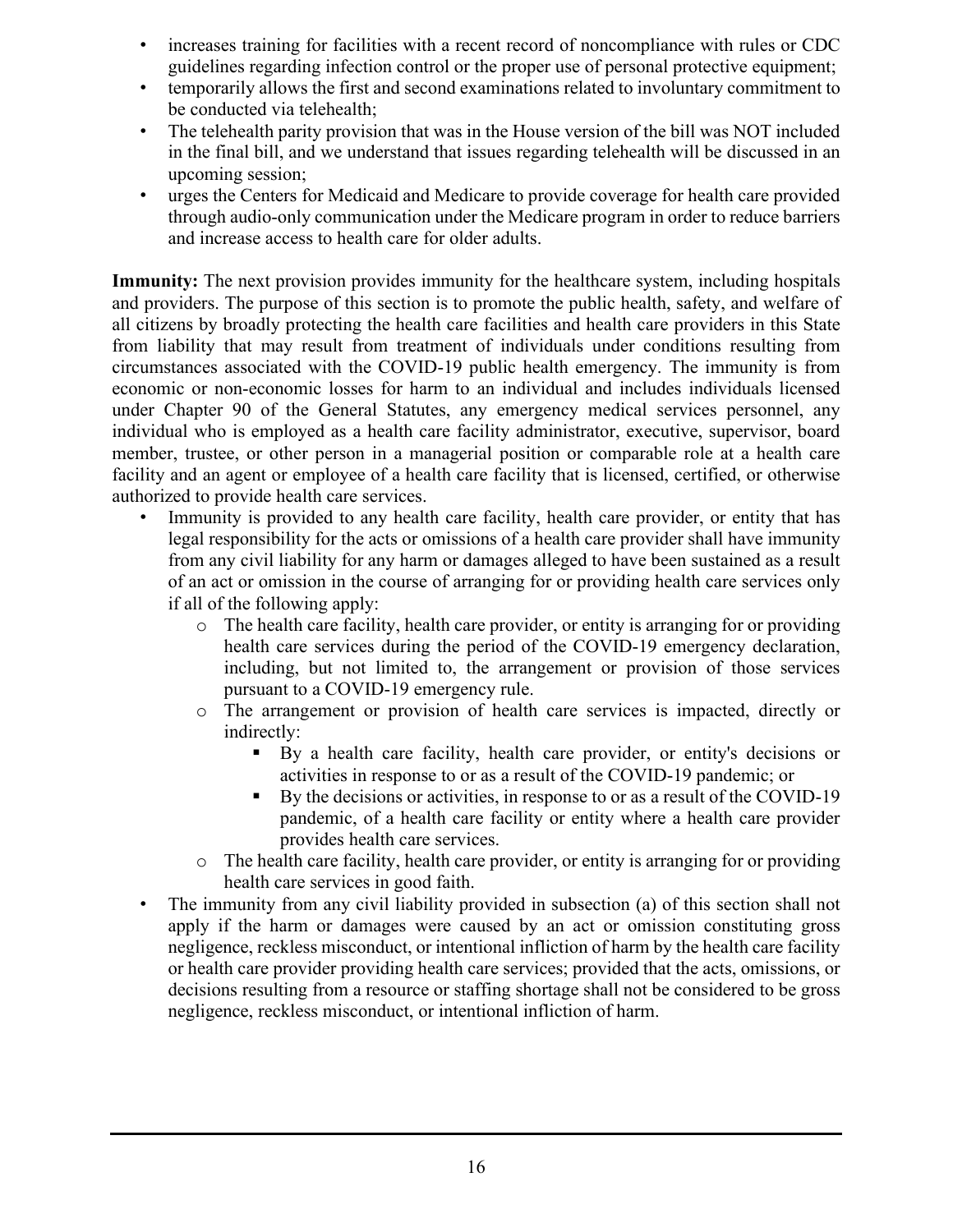### **Continuity of Government**

**Notaries** 

- allows, until August 1, 2020, a notary to perform acknowledgments and administer oaths and affirmations through the use of video conference technology if the notary and principle are physically present in North Carolina at the time of notarization and provided certain requirements are met;
- extends for 45 days the time a notary applicant granted a commission by the Secretary of State after March 9, 2020, and before August 1, 2020, to appear before a register of deeds and take the general oath of office;
- authorizes a register of deeds to administer the required oath to such appointee using video conference technology;

Legal Provisions

- allows a person to witness a principal sign a document by using video conference technology if the technology allows for direct, real time audio and video interaction between the principal and the witness;
- clarifies that any signature required for the issuance of a search warrant or judicial order issued following a court hearing conducted by remote audio or visual transmission in a civil or criminal case, may be signed by use of an electronic signature until August 1, 2020;
- amends the statutes related to Health Care Powers of Attorney and Advanced Directives for a Natural Death to waive the requirement that the principal's signature be executed in the presence of two qualified witnesses as long as the document is signed by the principal and properly acknowledged before a notary and would apply to those documents executed prior to termination of the State of Emergency;
- allows a sheriff to serve process on a resident of a long-term care facility during a declared state of emergency for public health reasons by leaving a copy of the notice of hearing and petition with the employee of the facility who is in charge;
- allows a settlement agent in a real estate transaction involving a one to four family residential dwelling or a lot restricted to residential use to disburse closing funds from the settlement agent's trust or escrow account prior to recording the deeds, deeds of trust, and any other required loan documents in the office of the register of deeds upon the written consent of the parties involved;
- authorizes each Register of Deeds to issue a license for marriage via remote audio-video communication provided the register of deeds can positively identify each applicant and extend the validity of the license to 120 days;
- **provides time-limited civil liability immunity to essential businesses for injuries or death resulting from customers or employees contracting COVID-19 at the business**;
- authorizes the Chief Administrative Law Judge to extend the time period for the filing of petitions for contested cases, but only if the Chief Justice of the North Carolina Supreme Court has determined that catastrophic conditions exist;
- allows a chief district court judge, until August 1, 2020, to modify an order of confinement or imprisonment in a local confinement facility if certain conditions exist;
- **clarifies that masks may be worn on certain public and private premises to ensure the physical health or safety of the wearer or others, but require the wearer to remove that mask upon the request of a law enforcement officer during a traffic stop or when the officer has reasonable suspicion or probable cause during a criminal investigation.**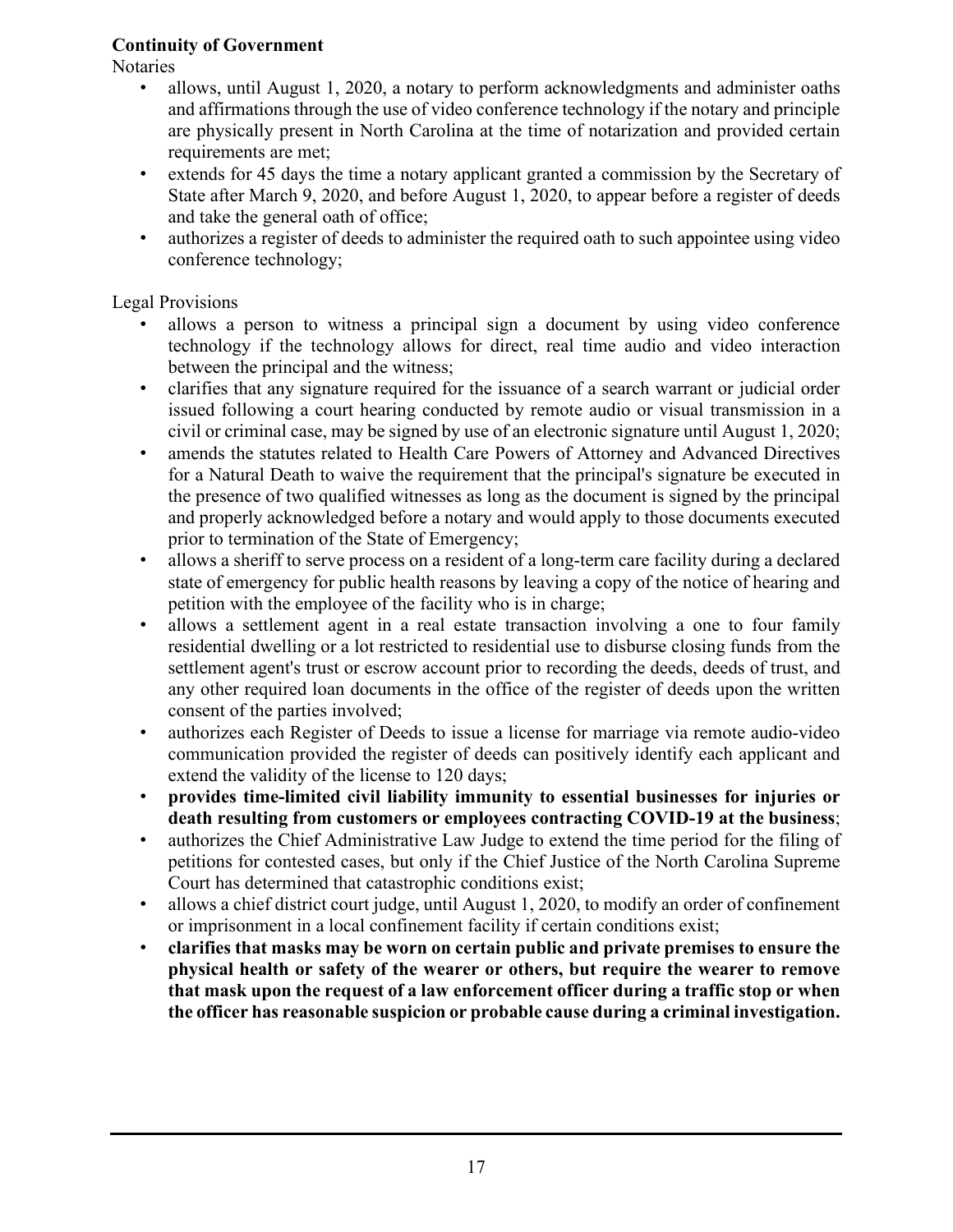State Government

- extends for five months the validity of any credential issued by the Division of Motor Vehicles that expires between March 1, 2020, and before August 1, 2020, and waives fines, fees, and penalties associated with failing to renew an extended credential;
- delays the DMV Headquarters move that was required by the General Assembly;
- allows private security guards at state prisons to detain and use necessary force pursuant to those policies to prevent contraband entry and inmate escape;
- permits release of communicable disease health information by DHHS or a local health department to a law enforcement official for certain public health situations;
- authorizes the State Treasurer, with approval of the Board of Trustees for the State Health Plan, to give certain members or employing units the option to defer premium or debt payment when there is a state of disaster or emergency;
- authorizes a State agency to waive any interest due on a past due account receivable;
- provides for the rescheduling of public hearings during temporary rule making;
- makes changes to required local government financial filings and procedures;
- reauthorizes counties and municipalities to issue special obligation bonds and notes;
- authorizes official meetings of public bodies including closed sessions, public hearings, and quasi-judicial hearings to be conducted via remote, simultaneous communication during periods of declarations of emergency and clarifies that counties and cities may meet via simultaneous communication;
- directs State agencies to exercise regulatory flexibility during the Coronavirus emergency to protect the wellbeing of citizens; and
- extends until July 15, 2020, any report required to be submitted after March 10, 2020, but before July 15, 2020, to a joint legislative oversight committee of the General Assembly.

**Regulatory Flexibility:** Senate Bill 704 includes an authorization to state agencies to exercise regulatory flexibility during the coronavirus emergency in order to protect the economic wellbeing of North Carolinians and state businesses. It would allow state agencies to (1) delay collection of or modify collection of any fees, fines, or late payments accessed by the agency, (2) delay the renewal dates of permits, licenses, and similar certifications, registrations, and authorizations issued by the agency, and (3) delay or modify any educational or examination requirements implemented by the agency. It would require the state agency to determine that the action is in the public interest due to the impacts of the Coronavirus. The provision would exclude the Division of Employment Security of the Department of Commerce, the Department of Health and Human Services, the State Board of Education, the Department of Public Instruction, The University of North Carolina, the State Board of Community Colleges, or the State Board of Elections – meaning this flexibility would not be provided to those agencies, but would to all others. It would require agencies to report by October 1, 2020, to specified NCGA committees and commissions and OSBM on its efforts to exercise such regulatory flexibility. It would authorize agencies to adopt emergency rules for implementation, and would retroactively go into effect for March 10, 2020. Aside from the reporting requirement, this would expire on August 1, 2020. **Effective: May 4, 2020, except as otherwise provided.**

SENATE BILL 739, Personal Delivery Device/PDD/Delivery Robots. This legislation enacts new provisions regulating personal delivery devices (PDD) and companies, including provisions to:

• define a "personal delivery device" as an electrically powered device intended for transporting cargo that is equipped with automated driving technology that enables device operation with or without the remote support and supervision of a human and that does not exceed (i) a weight of 500 pounds, excluding cargo, (ii) a length of 40 inches, and (iii) a width of 30 inches;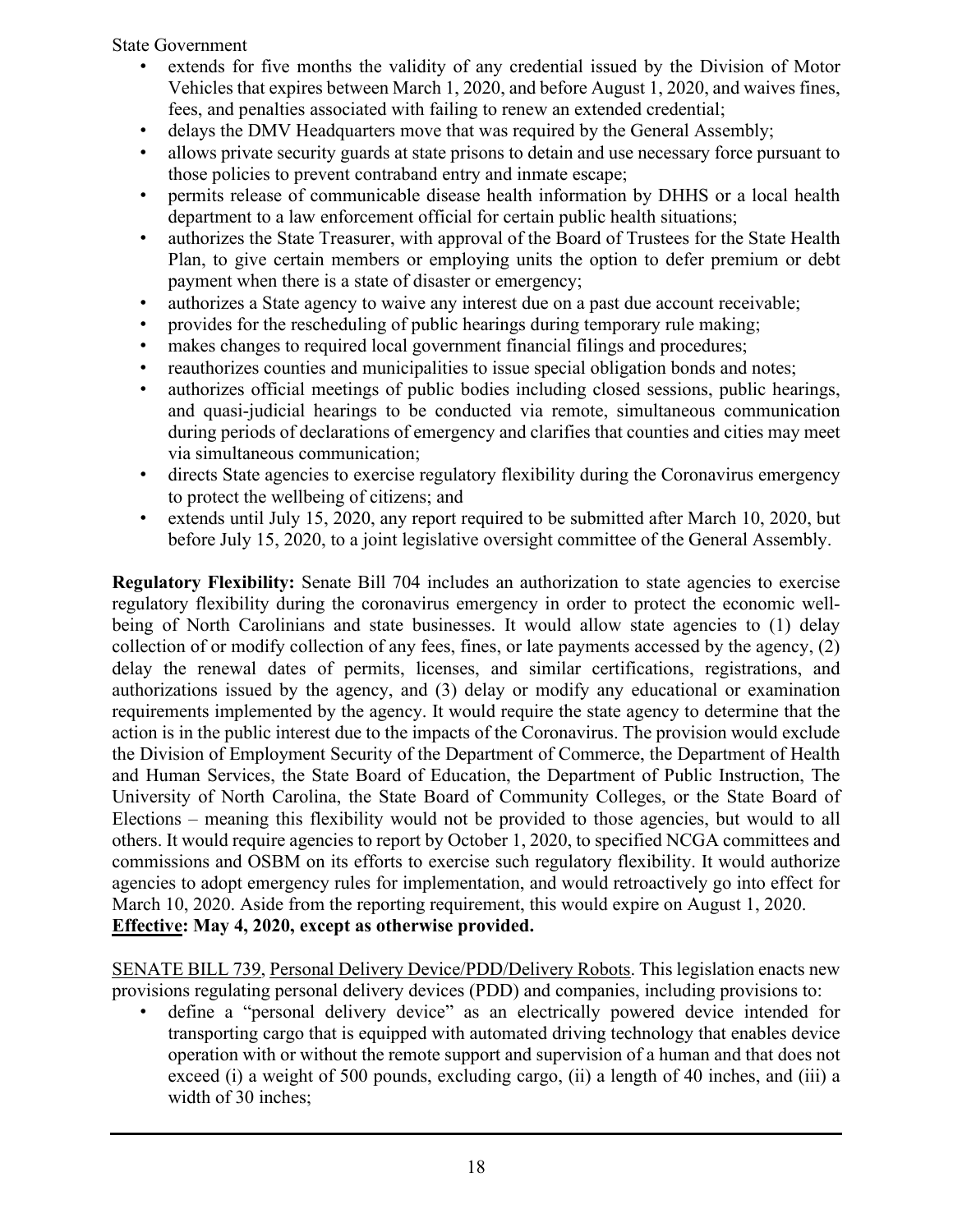- specify that only business entities (such as a corporation or limited liability company) may operate a PDD in a pedestrian area, such as a sidewalk, at 10 miles per hour or less, or on the shoulder of a highway at 20 miles per hour or less;
- define an operator of a PDD as any person that is 16 years of age or older that is responsible for the monitoring and operation of the PDD, and is authorized by the business entity that owns the PDD to operate the device;
- prohibit PDDs from being operated on a highway with a speed limit greater than 35 miles per hour and provide that they may only be operated on a highway in order to cross a highway or to travel along a highway when there is no available or accessible sidewalk;
- require the device to be monitored by an operator who is able to exercise remote control over the device;
- require all traffic and pedestrian control devices and signs to be obeyed;
- require the device to yield the right of way to all human pedestrians and to not unreasonably interfere with any vehicle or pedestrian;
- prohibit the device from transporting hazardous materials;
- require the device to be equipped with: (1) a marker clearly stating the contact information of the owner; (2) a breaking system allowing the device to come to a controlled stop; and (3) front and rear lights when operating at night that are visible from at least 500 feet on all sides of the device.
- make it an infraction for a violation any of these provisions;
- allow local governments to regulate the time and place of the operation of PDDs;
- require PDDs to be insured; and
- specify that PDDs are not included in the term "motor vehicle" unless they exceed a weight of 750 pounds, excluding cargo, exceed a length of 40 inches when not linked with other devices, and exceed a width of 36 inches.

### **Effective: Except as otherwise provided, December 1, 2020, and applies to offenses committed on or after that date.**

SENATE BILL 808, Medicaid Funding Act, was signed into law on July 2<sup>nd</sup> and finally allows the Medicaid Transformation to proceed in North Carolina changing from fee for service to managed care. The legislation also includes a variety of funding for COVID-19 that comes from the Federal CARES act. The new law:

- sets a July 1, 2021 date for implementation of the shift to Medicaid managed care;
- allows for four-year contracts for health plans participating in managed care;
- revises the supplemental payment program for providers to conform with managed care;
- changes hospital assessments related to Medicaid transformation;
- applies the gross premium tax to prepaid health plans to help fund Medicaid;
- establishes processes to determine Medicaid eligibility during the pandemic, requiring county departments of social services to restart Medicaid eligibility redetermination and post-eligibility verification processes by September 1, 2020;
- prohibits the Division of Health Benefits from transferring to the Division of Mental Health, Developmental Disabilities, and Substance Abuse Services, any portion of the certified Medicaid budget surplus calculated for the 2019-2020 fiscal year to offset any reduction in single stream funding;
- sets a rate floor for durable medical equipment for the first three years of the initial standard benefit plan in the capitated contracts;
- allows DHHS to contract with an Indian managed care entity or an Indian health care provider to assist with the provision of health-care related services to certain eligible Medicaid recipients and makes conforming changes;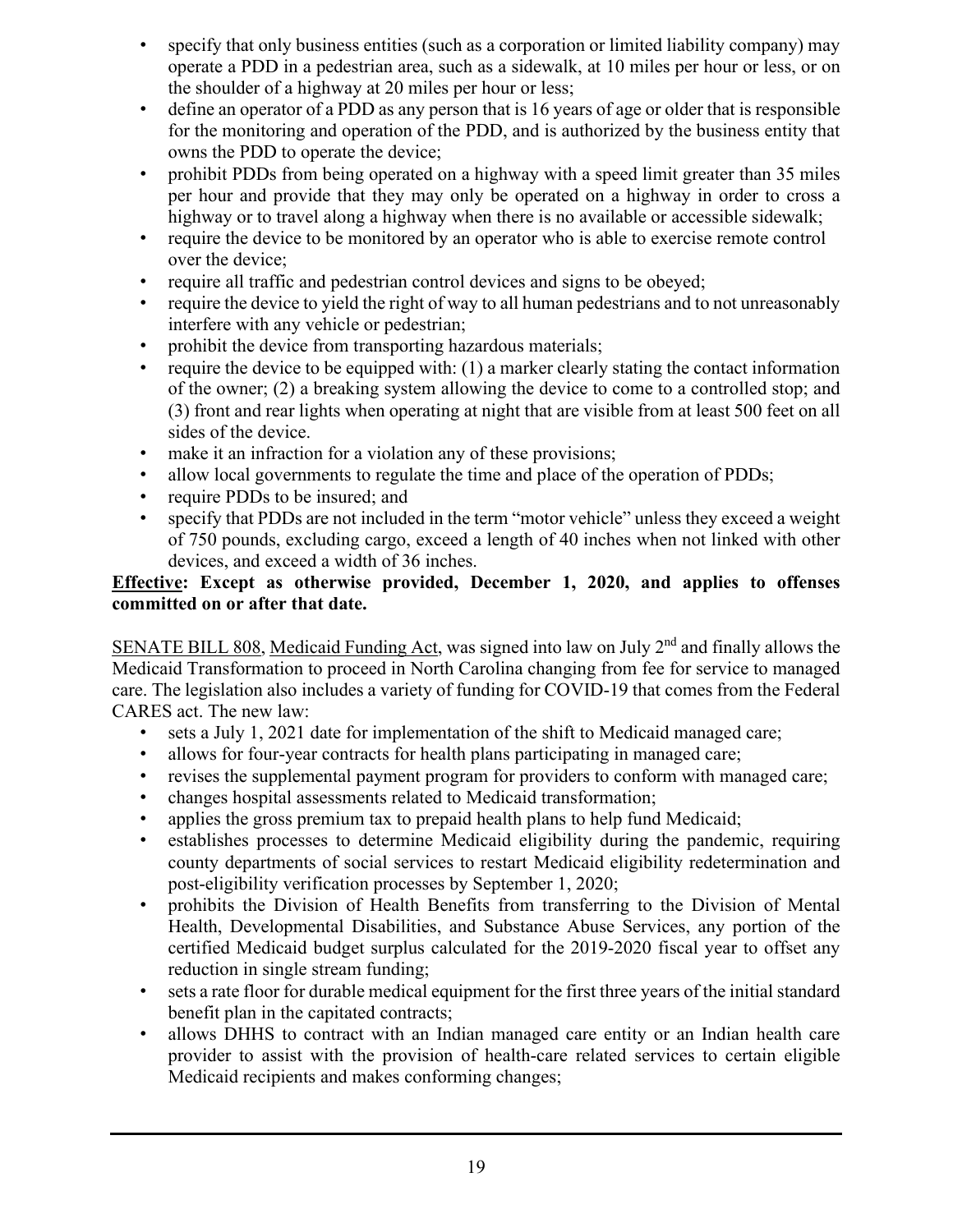- establishes the Hospital Uncompensated Care Fund as a non-reverting special fund to be used for payments related to uncompensated care in accordance with rules established by DHHS;
- specifies the intent of the General Assembly to enact changes to Medicaid nontax revenue prior to the start of the 2021-2022 fiscal year;
- allocates \$463 million for the Medicaid rebase;
- allocates \$69 million to implement Medicaid transformation;
- **allocates \$50 million for behavioral health services in response to the COVID-19 pandemic;**
- allocates \$20 million for early childhood initiatives to mitigate the financial impact due to the COVID-19 pandemic;
- **allocates \$100 million in additional funding to expand COVID-19 testing, contact tracing, and analysis;**
- allocates \$15 million to begin the relocation of the Department of Health and Human Services to another location in Wake County (the original bill required DHHS to move out of Wake County and was one of the reasons cited for the Governor's veto of the original legislation);
- allocates \$32 million for NC FAST; and
- **allocates \$1.4 million for an electronic visit verification system for personal care services and home health services under the Medicaid program**.

### **Effective: July 2, 2020, except as otherwise provided.**

SENATE BILL 836, State Operations/Increase Federal Funds Use. This legislation increases the amount of funds appropriated from the Coronavirus Relief Fund for the continuity of State government to the Office of State Budget and Management (OSBM) from \$70 million to \$370 million. The legislation also directs the OSBM to work with relevant State agencies to identify expenditures that may be offset with these funds and do so where possible. **Effective: June 19, 2020.**

SENATE BILL 866, Additions to 2020 Appointments Bill. This legislation appoints persons to various public offices upon the recommendation of the President Pro Tempore of the Senate and the Speaker of the House of Representatives, and the Majority and Minority leaders of the House and Senate.

- Effective July 1, 2020, Margaret Currin of Wake County, Jeffrey T. Hyde of Guilford County, Jeanette K. Doran of Wake County, Randy O. Overton of Wake County, and Paul Powell of Guilford County are appointed to the Rules Review Commission for terms expiring on June 30, 2022.
- Effective January 1, 2021, Dr. Clarence G. Newsome of Mecklenburg County and the Honorable Carl J. Stewart of Gaston County are appointed to the State Ethics Commission for a term expiring on December 31, 2024.
- Brian T. Drew of Wake County is appointed to the 911 Board for a term expiring on December 31, 2020, to fill the unexpired term of Amy T. Ward. Effective January 1, 2021, Chief Jeffrey H. Ledford of Cleveland County, Charles D. Greene of Forsyth County, Earl W. Struble of Wake County, and Gregory Coltrain of Beaufort County are appointed to the 911 Board for a term expiring on December 31, 2024.
- Richard B. Montague of Mitchell County is appointed to the North Carolina Institute of Medicine Board of Directors for a term expiring on December 31, 2021.
- Kelly L. Cobb of Caswell County is appointed to the License to Give Trust Fund Commission for a term expiring on December 31, 2021. Effective January 1, 2021, Joe M.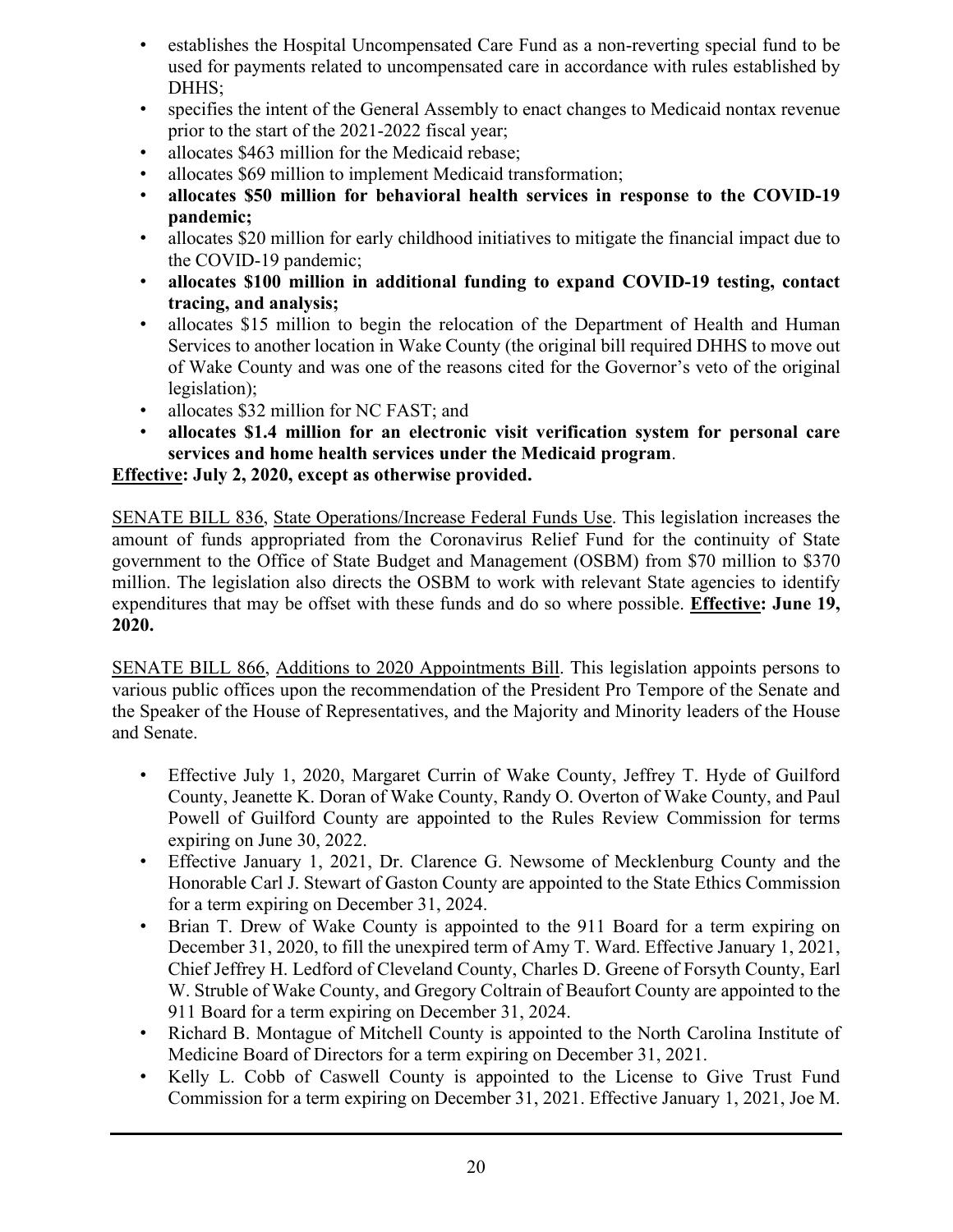Cabaleiro of Wake County, Dr. David B. Leeser of Pitt County, Michael Tramber of Forsyth County, and Linda Darden of Forsyth County are appointed to the License to Give Trust Fund Commission for terms expiring December 31, 2022.

• Effective July 1, 2020, the Honorable William Brawley of Mecklenburg County is appointed to the North Carolina Medical Board for a term expiring on June 30, 2023.

### **Effective: June 26, 2020.**

SENATE JOINT RESOLUTION 870, Adjourn to Date Certain then Sine Die. This legislation adjourns the short session to September 2, 2020 for a one day session and limits the issues that can be considered to spending coronavirus funds, appointments and nominations. The bill provides:

- when the Senate and House adjourn on Saturday, July 11, 2020, they stand adjourned to reconvene the 2019 Regular Session on Wednesday, September 2, 2020, at 12:00 noon;
- during the regular session that reconvenes on Wednesday, September 2, 2020, only the following matters may be considered:
	- o bills that (i) appropriate federal funds received in response to the COVID-19 pandemic or associated matching State funds, (ii) are in accordance with federal law, regulations, and published guidance in effect on that date, and (iii) contain no other matters;
	- $\circ$  bills that (i) provide for action on appointments by the General Assembly pursuant to G.S. 120-121 or provide for the selection, election, appointment, or confirmation, including the filling of vacancies, by one or both houses as required by law and (ii) contain no other matters; and
	- o bills that (i) provide for action on gubernatorial nominations or appointments and (ii) contain no other matters; and
- when the House and Senate adjourn on Thursday, September 3, 2020, they stand adjourned sine die (this means the official end to the short session).

### **Effective: June 26, 2020.**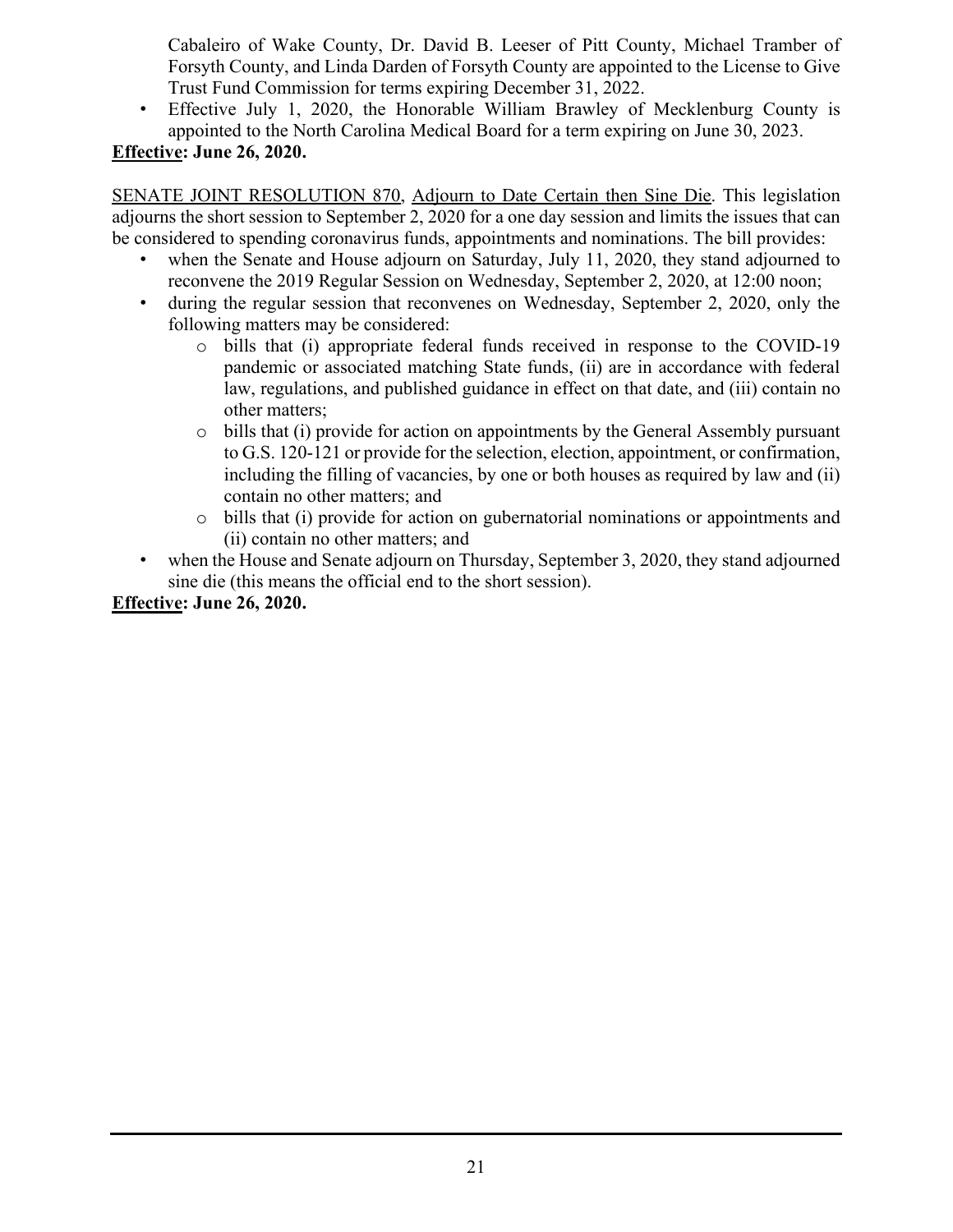### **BILLS VETOED BY THE GOVERNOR**

Governor Cooper vetoed 11 total bills during the 2020 session (bringing the total to 25 for the 2019-20 biennium session), none of which were overturned by the Legislature. We have included those bills, along with the override status for each chamber and the last action taken, in the chart below.

| <b>Bill</b>       | Title                                   | Veto Date | Overridden     |        | <b>Last Action</b>                   |
|-------------------|-----------------------------------------|-----------|----------------|--------|--------------------------------------|
| No.               |                                         |           | House          | Senate |                                      |
| H <sub>536</sub>  | Temp Outdoor Restaurants for            | 06/05/20  |                |        | Re-referred<br>House<br>Rules<br>to  |
|                   | <b>Outdoor Seating</b>                  |           |                |        | Committee on 06/10/20.               |
| H <sub>594</sub>  | Temp Open Gyms/ Health                  | 06/19/20  | N <sub>o</sub> |        | House failed to override veto on     |
|                   | Clubs/Fitness Ctrs.                     |           |                |        | 06/24/20.                            |
| S <sub>105</sub>  | <b>Clarify Emergency Powers</b>         | 07/02/20  |                |        | Vetoed on 07/02/20                   |
| S599              | Open Skating Rinks/ Bowling             | 07/02/20  |                |        | Vetoed on 07/02/20                   |
|                   | Alleys                                  |           |                |        |                                      |
| H <sub>258</sub>  | Parks/<br>Open<br>Amusement             | 0702/20   |                |        | Re-referred<br>Rules<br>House<br>to  |
|                   | Arcades/Venues                          |           |                |        | Committee on 07/08/20.               |
| H <sub>6</sub> 12 | DSS Review of Procedures/               | 07/02/20  |                |        | Re-referred to<br>House<br>Rules     |
|                   | Criminal History/OAH                    |           |                |        | Committee on $07/07/20$ .            |
| H <sub>652</sub>  | 2 <sup>nd</sup><br>Amendment Protection | 07/02/20  | N <sub>o</sub> |        | House failed to override veto on     |
|                   | Act                                     |           |                |        | 07/08/20.                            |
| H <sub>686</sub>  | Freedom to Celebrate<br>the             | 07/02/20  | N <sub>o</sub> |        | House failed to override veto on     |
|                   | Fourth of July                          |           |                |        | 07/08/20.                            |
| <b>H806</b>       | Open Exercise & Fitness                 | 07/02/20  | N <sub>o</sub> |        | House failed to override veto on     |
|                   | Facilities                              |           |                |        | 07/08/20.                            |
| H918              | Expedite Permanency/DHHS                | 07/02/20  |                |        | Re-referred<br>House<br>Rules<br>to  |
|                   | Report SNAP/TANF                        |           |                |        | Committee on $07/07/20$ .            |
| S <sub>168</sub>  | DHHS & Other Revisions                  | 07/06/20  |                |        | Rules<br>Re-referred<br>Senate<br>to |
|                   |                                         |           |                |        | Committee on $07/07/20$ .            |

### **BILLS NOT ENACTED**

HOUSE BILL 267, Require Safety Helmets/Under 21, was introduced during the 2019 long session and received several committee hearings. Despite its title, which seems to promote safety, the bill would have actually allowed individuals over 21 not to wear helmets in NC. We provided testimony during the committee hearings expressing our concerns with the public health dangers and the deaths and long-term injuries that would increase if this bill was approved. The bill stalled in 2019 and there was no attempt to move this legislation or similar legislation in the 2020 short session.

HOUSE BILL 652, 2<sup>nd</sup> Amendment Protection Act. This legislation, vetoed by Governor Cooper, would have done the following:

• provided that a person who has a concealed carry handgun permit may carry a handgun on education property that is the location of both a school and a place of religious worship, if the school is a nonpublic school, and the nonpublic school is not in operating hours, meaning any time when curricular or extracurricular activities are taking place on the premises or there is a school-sponsored activity taking place on the premises;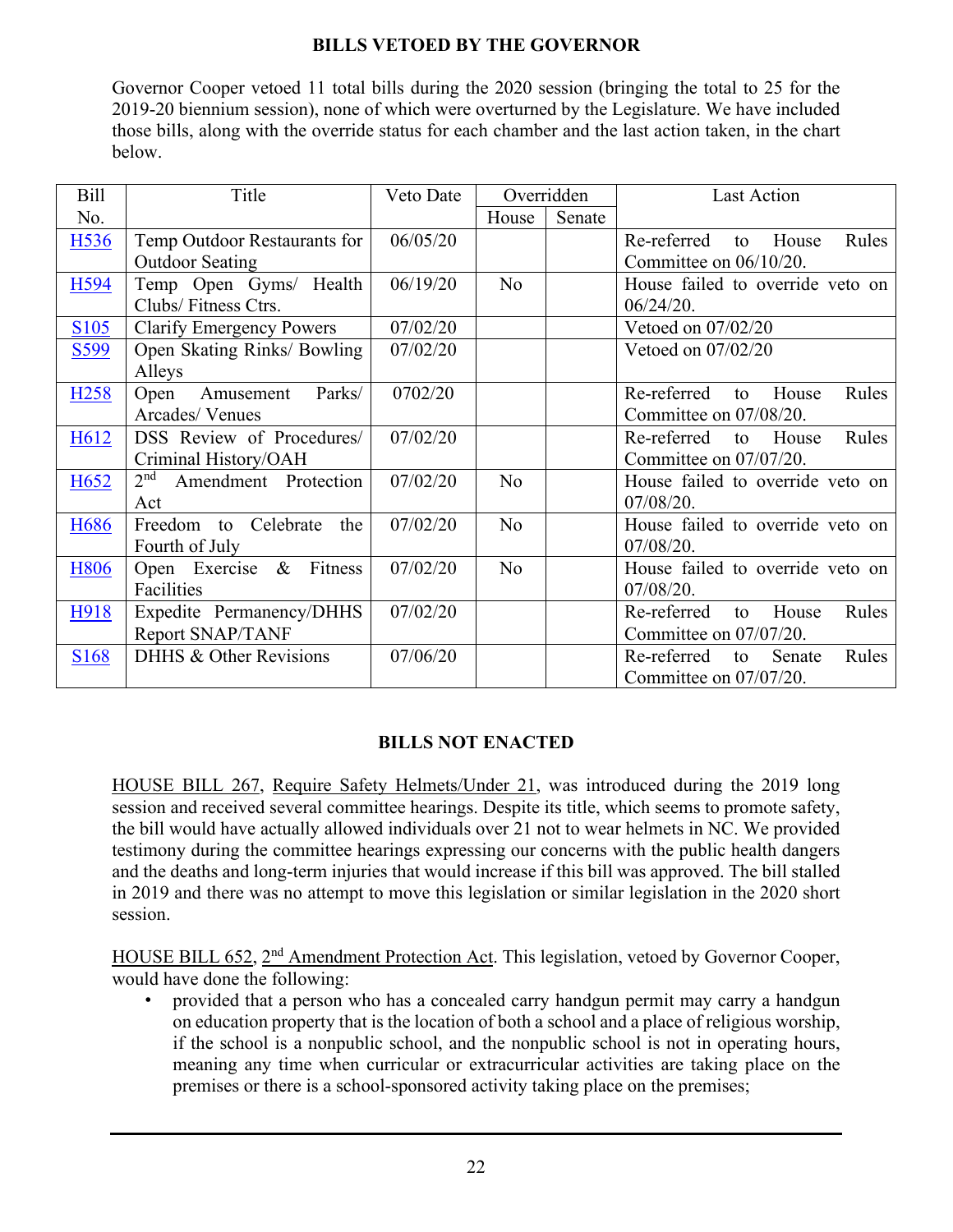- provided that if a permittee applied to renew a concealed carry permit no more than 60 days after the permit expires, the sheriff would be required to, rather than be permitted to, waive the requirement of taking another firearms safety and training course. If the permittee applied to renew the permit more than 60 days after the permit expires, but no more than 180 days after it expires, then the sheriff would be required to waive the requirements of taking another firearms and safety training course if the permittee takes the listed steps pertaining to a refresher course;
- allowed a person with a concealed handgun permit to carry a concealed handgun in a law enforcement facility if the person is employed by a law enforcement agency who (1) is not a law enforcement officer, (2) had been designated in writing by the head of the law enforcement agency in charge of the facility, (3) had in the person's possession written proof of the designation, and (4) had not had the designation rescinded; and
- expanded the exceptions provided regarding carrying concealed weapons beyond a person's own premises to include EMS personnel while on duty and deployed as part of their official duties providing tactical medical assistance to law enforcement in emergency situations. Requires completion of a tactical medical assistance course for supporting tactical law enforcement operations prior to qualification.

### **HB 652 was passed by the House and Senate but vetoed by Gov. Cooper. The House attempt to override the veto failed**.

HOUSE BILL 1061, UI Changes/Work-Sharing Funds. This bill would have made a variety of changes to the State's employment security laws, including establishing a short-time compensation program that allows employers to submit a short-time compensation plan for approval by the Division of Employment Security (Division) for an affected unit of the employer to avert layoffs and offer short-time compensation to workers in the affected unit under an approved plan. The bill would have also increased the maximum amount of weekly benefits from \$350 to \$450 and lengthened the time of payment to 26 weeks. The bill remained in the House Finance Committee as originally referred and never saw any movement.

HOUSE BILL 1067, Modernize Debt Settlement Prohibition. This bill sought to modernize and expand the prohibition of debt settlement by: (1) making debt settlement an unfair trade practice; (2) clarifying the definition of debt settlement; (3) expanding civil remedies available to debtors; and (4) limiting debt settlement acts that are authorized. The bill passed the House and was approved by the Senate Judiciary Committee in a bi-partisan way, but after a great deal of lobbying by the companies who provide debt settlement, the bill was sent back to the Committee for further consideration.

HOUSE BILL 1176, COVID-19/Create Temp. Jobs Statewide/Funds. This bill would have established the Pandemic Safety and Temporary Jobs Fund and provided funding for the immediate creation of time-limited employment opportunities at public entities across the State to fund the hiring of employees whose services are substantially dedicated to mitigating or responding to the pandemic. The bill was referred to the House Rules Committee and never saw any movement out of the committee.

SENATE BILL 374, COVID-19/2020-2021 School Calendar Start. This bill would have allowed local boards of education, with the approval of the State Board of Education, to schedule remote instruction in the first five instructional days of the school calendar if, due to COVID-19, remote instruction is needed to ensure the health and safety of students. The bill passed the House and was referred to the Senate Rules Committee but did not receive a hearing before they adjourned.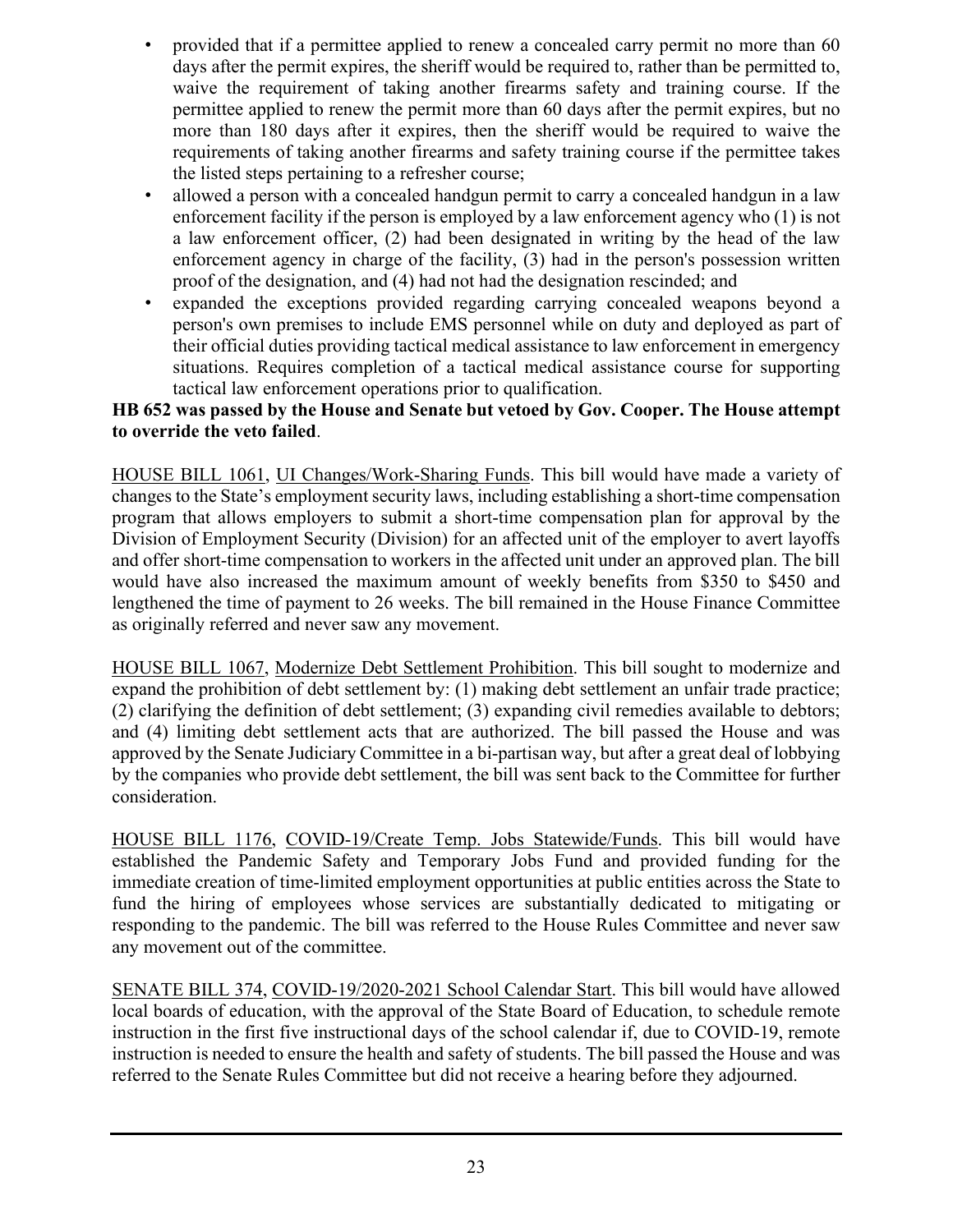SENATE BILL 386, Greater Transparency in Health Care Billing, was introduced during the 2019 long session. The primary sponsors of the bill were Sen. Ralph Hise and Sen. Joyce Kraweic. This bill would have established restrictions on balanced billing and we were strongly opposed to the bill. Senate Bill 386 would have set forth a "reasonable payment" amount and provided a "benchmark amount calculation" of the lesser of 100% of the current Medicare payment rate, the health provider's actual charges, or the median contracted rate in the insurer's health provider network for the same or similar services. Failure to comply with this provision would have constituted an unfair and deceptive trade practice in North Carolina subject to treble damages. After working in 2019 to make sure the bill did not move forward as originally filed, our opposition to the bill continued in the short session 2020, and we are happy to report that the bill did not move forward.

SENATE BILL 474, Obsolete Bds/Judicial and Admin. Changes, While this bill was primarily a bill about the abolishment of certain obsolete boards and commissions, the House added language to extend the sunset on the waiver for the requirement of two qualified witnesses for execution of health care powers of attorney and advanced directives for a natural death declaration from August 1, 2020 to March 1, 2021. The Senate did not like the additions that the House made to the bill, and it did not move forward. We supported the proposed extension of the sunset and will work to make this change permanent in the upcoming long session.

SENATE BILL 730, The No Patient Left Alone/Collaboratory Funds, was approved by the Senate and sent to the House and that chamber approved the bill with a variety of changes requested by the North Carolina Health Care Association. The Senate did not agree with the changes made by the House, and the bill stalled out at the end of the session. The bill would have guaranteed visitation rights for hospital patients during a disaster declaration or public health emergency. More specifically, the bill provided that hospitals allow a support person of the patient's choice to be present during the patient's stay, unless the individual's presence infringed on another's rights or safety.

SENATE BILL 848, COVID-19 Franchise Tax Credit and Grants. This bill would have provided a temporary franchise tax credit for corporations that retained employment levels and made investments in North Carolina during and after the covid-19 pandemic, as well as \$50 million for the franchise tax credit and \$50 million to the One North Carolina Grant Program. The bill was passed by the Senate, and was referred to the House Appropriations Committee, but did not see any movement in that committee.

Re-open Gyms, Bars, Bowling Alleys, Other Entertainment Venues. The Legislature passed several bills this session seeking to re-open gyms, bars, bowling alleys, and other entertainment venues. All of these bills were vetoed by the Governor and neither the House or Senate had the votes to override those vetoes. The various bills included the following:

HOUSE BILL 258, Open Amusement Parks/ Arcades/ Venues. This bill would have authorized amusement parks, gaming and business establishments with video games and arcade games, fairs or carnivals, and venues for receptions or parties to resume operations and allowed outdoor stadium operating restaurants to offer and operate outdoor dining and beverage service options. The bill was vetoed by the Governor on July 2, 2020, and re-referred to House Rules Committee on July 8.

HOUSE BILL 536, Temp Outdoor Restaurants for Outdoor Seating. This bill would have allowed any establishment that prepares or serves food or drink to open and operate its food and drink